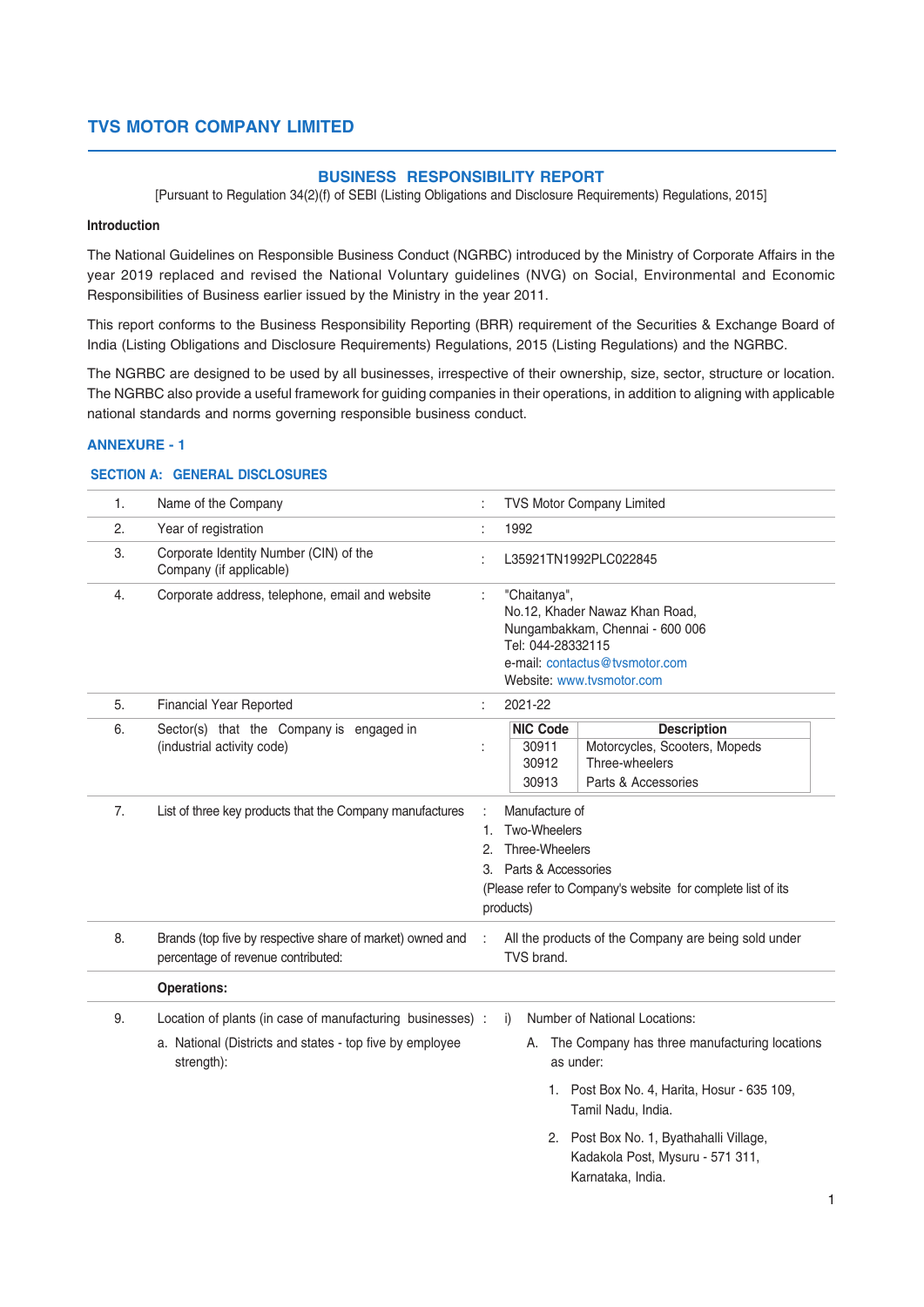|     |                                                                                                                                     |       | 3. Bhatian Village, Bharatgarh Road,<br>Teh. Nalagarh, Solan District - 174 101,<br>Himachal Pradesh, India.                                                                                                                                                                                                                                                                                                                                                                                                                                                                                                                                                                                                                                                                                                                                                                                                                                                                                    |
|-----|-------------------------------------------------------------------------------------------------------------------------------------|-------|-------------------------------------------------------------------------------------------------------------------------------------------------------------------------------------------------------------------------------------------------------------------------------------------------------------------------------------------------------------------------------------------------------------------------------------------------------------------------------------------------------------------------------------------------------------------------------------------------------------------------------------------------------------------------------------------------------------------------------------------------------------------------------------------------------------------------------------------------------------------------------------------------------------------------------------------------------------------------------------------------|
|     |                                                                                                                                     |       | B. The Company has Area Offices across pan India.                                                                                                                                                                                                                                                                                                                                                                                                                                                                                                                                                                                                                                                                                                                                                                                                                                                                                                                                               |
|     |                                                                                                                                     |       | C. The sales and marketing office of the Company is<br>situated at TVR Pride, No.383, 16 <sup>th</sup> Main, 3 <sup>rd</sup> Block,<br>Koramangala, Bengaluru 560 034, Karnataka, India                                                                                                                                                                                                                                                                                                                                                                                                                                                                                                                                                                                                                                                                                                                                                                                                         |
|     | b. International (Country - top three by employee<br>strength):                                                                     | ii)   | Number of International Locations:                                                                                                                                                                                                                                                                                                                                                                                                                                                                                                                                                                                                                                                                                                                                                                                                                                                                                                                                                              |
|     |                                                                                                                                     |       | The Company does not have any manufacturing unit<br>outside India. However, its overseas subsidiary viz.,                                                                                                                                                                                                                                                                                                                                                                                                                                                                                                                                                                                                                                                                                                                                                                                                                                                                                       |
|     |                                                                                                                                     | (i)   | PT TVS Motor Company Indonesia has a<br>manufacturing facility in Karawang, Indonesia;                                                                                                                                                                                                                                                                                                                                                                                                                                                                                                                                                                                                                                                                                                                                                                                                                                                                                                          |
|     |                                                                                                                                     | (ii)  | The Norton Motorcycle Co Limited, has a<br>manufacturing facility in Solar Park, Solihull, UK                                                                                                                                                                                                                                                                                                                                                                                                                                                                                                                                                                                                                                                                                                                                                                                                                                                                                                   |
| 10. | Location of major offices (in case of service businesses)<br>a. National (Districts and states - top five by employee<br>strength): |       | Krishnagiri - Tamil Nadu<br>Mysuru - Karnataka<br>Solan - Himachal Pradesh                                                                                                                                                                                                                                                                                                                                                                                                                                                                                                                                                                                                                                                                                                                                                                                                                                                                                                                      |
|     | b. International (Country - top three by employee strength):                                                                        |       | Not applicable                                                                                                                                                                                                                                                                                                                                                                                                                                                                                                                                                                                                                                                                                                                                                                                                                                                                                                                                                                                  |
|     | <b>Employees:</b>                                                                                                                   |       |                                                                                                                                                                                                                                                                                                                                                                                                                                                                                                                                                                                                                                                                                                                                                                                                                                                                                                                                                                                                 |
| 11. | Number of permanent employees                                                                                                       | 5,161 |                                                                                                                                                                                                                                                                                                                                                                                                                                                                                                                                                                                                                                                                                                                                                                                                                                                                                                                                                                                                 |
| 12. | Contractual employees (seasonal, non-seasonal)                                                                                      | 1,310 |                                                                                                                                                                                                                                                                                                                                                                                                                                                                                                                                                                                                                                                                                                                                                                                                                                                                                                                                                                                                 |
| 13. | Temporary employees                                                                                                                 | 6,518 |                                                                                                                                                                                                                                                                                                                                                                                                                                                                                                                                                                                                                                                                                                                                                                                                                                                                                                                                                                                                 |
| 14. | Percentage of women employees                                                                                                       | 7%    |                                                                                                                                                                                                                                                                                                                                                                                                                                                                                                                                                                                                                                                                                                                                                                                                                                                                                                                                                                                                 |
|     | a. On the Governance Structure                                                                                                      |       |                                                                                                                                                                                                                                                                                                                                                                                                                                                                                                                                                                                                                                                                                                                                                                                                                                                                                                                                                                                                 |
|     | b. In top management i.e., business and functional heads :                                                                          | 3.7%  |                                                                                                                                                                                                                                                                                                                                                                                                                                                                                                                                                                                                                                                                                                                                                                                                                                                                                                                                                                                                 |
|     | <b>Associate entities:</b>                                                                                                          |       |                                                                                                                                                                                                                                                                                                                                                                                                                                                                                                                                                                                                                                                                                                                                                                                                                                                                                                                                                                                                 |
| 15. | Name of subsidiaries / associates                                                                                                   | 7.    | <b>Subsidiaries</b><br>1. Sundaram Auto Components Limited (SACL), Chennai<br>2. TVS Housing Limited, Chennai<br>3. TVS Motor Services Limited, Chennai<br>4. TVS Credit Services Limited, Chennai<br>5. Intellicar Telematics Private Limited, Bengaluru (Intellicar)<br>6. TVS Electric Mobility Ltd, Chennai (From 13.12.2021)<br>TVS Motor Company (Europe) B.V., Amsterdam<br>8. TVS Motor (Singapore) Pte. Limited, Singapore<br>(TVSM Singapore)<br>9. PT TVS Motor Company Indonesia, Jakarta<br><b>Subsidiaries of TVS CS</b><br>10. Harita ARC Private Limited, Chennai<br>11. TVS Housing Finance Private Limited, Chennai<br>12. TVS Two-wheeler Mall Private Limited, Chennai<br><b>Subsidiaries of TVSM Singapore</b><br>13. The GO Corporation, Switzerland (GO AG)<br>(From 16.09.2021)<br>14. Swiss E-Mobility Group (Holding) AG, Switzerland<br>(SEMG) (From 27.01.2022)<br>15. The Norton Motorcycle Co Limited, UK<br>16. TVS Digital Pte Ltd, Singapore (From 20.05.2021) |
| 2   |                                                                                                                                     |       |                                                                                                                                                                                                                                                                                                                                                                                                                                                                                                                                                                                                                                                                                                                                                                                                                                                                                                                                                                                                 |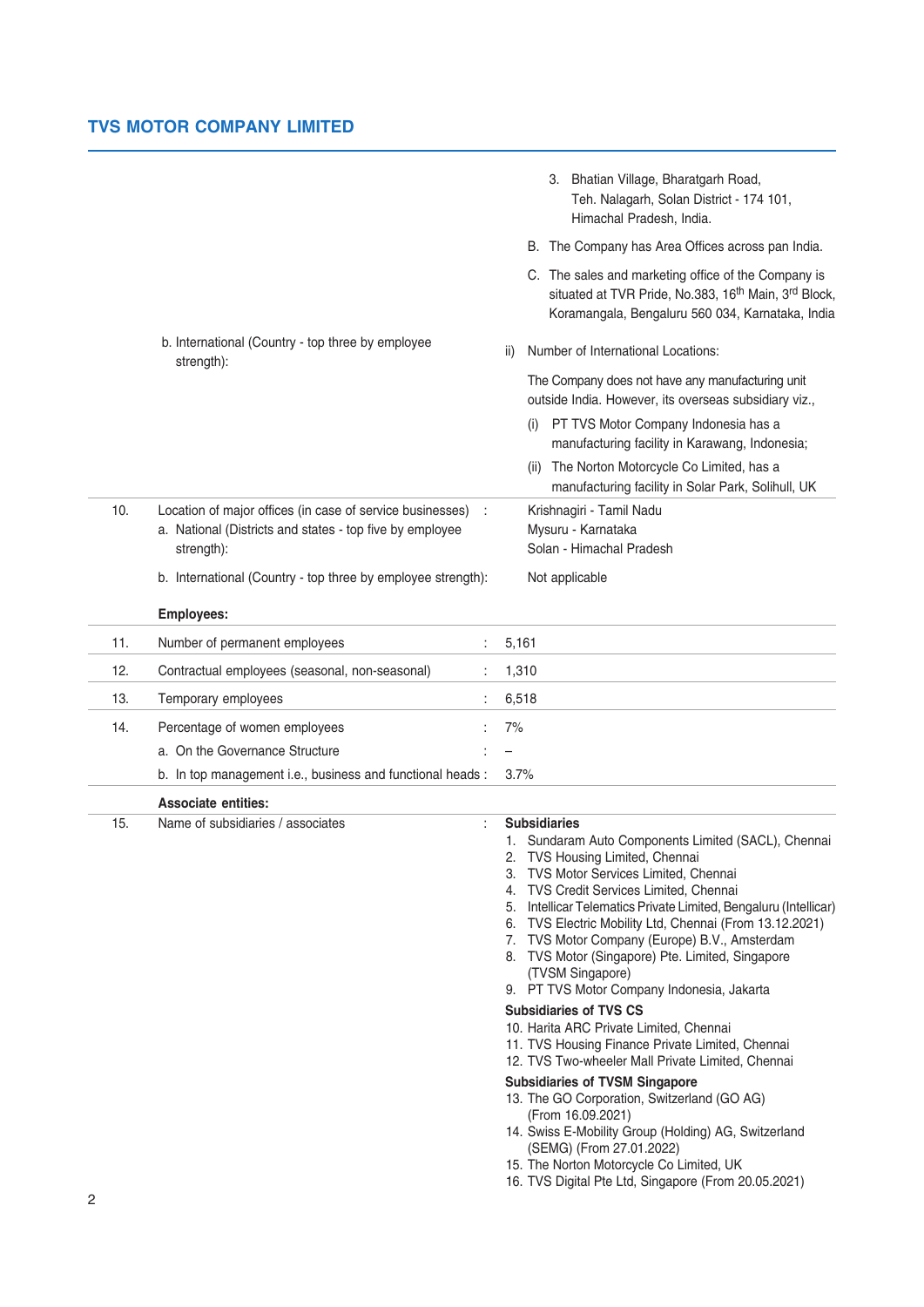#### **Subsidiaries of GO AG (From 16.09.2021)** 17. EGO Movement, Switzerland

- **Subsidiaries of SEMG (From 27.01.2022)**
- 18. Swiss E-Mobility Group (Schweiz), Switzerland
- 19. Colag E-Mobility GmbH, Germany

### **Subsidiaries of SACL**

- 20. Sundaram Holding USA Inc, Delaware, USA
- 21. Green Hills Land Holding LLC, South Carolina, USA
- 22. Components Equipment Leasing LLC, South Carolina, USA
- 23. Sundaram Clayton (USA) LLC, South Carolina, USA
- 24. Premier Land Holding LLC, South Carolina, USA

# **Subsidiary of Intellicar (From 10.11.2021):**

#### 25. Intellicar Singapore Pte Ltd, Singapore **Associates**

- 1. Emerald Haven Realty Limited, Chennai and its 8 subsidiaries
- 2. Ultraviolette Automotive Private Limited, Bengaluru
- 3. Tagbox Solutions Private Limited, Bengaluru

#### **Associates of TVS Digital Pte Ltd:**

- 4. Tagbox Pte Limited, Singapore
- 5. Predictronics Corp., USA
- 6. Scienaptic Systems Inc., USA
- 7. Altizon Inc, USA

16. Details of Trust/Society/Section 8 company to further its CSR agenda:

#### a. Name; and the state of the state of the state of the state of the state of the state of the state of the state of the state of the state of the state of the state of the state of the state of the state of the state of t

- b. Organization form (Trust, Society, Company) and year . Organization form (Trust, Society, Company) and year b. Established in 1996<br>of establishment:
- c. Main objects/purpose; c. Main objects:
- 
- 
- 
- d. Amounts and sources of funds received i. Eradicating hunger, poverty, promoting preventive in the reporting year; healthcare and sanitation and making available safe drinking water.
	- ii. Promotion of Education, including special education and employment, enhancing vocation skills especially among children, women and livelihood enhancement projects;
	- iii. Promoting gender equality, empowering women and measures for reducing inequalities faced by socially and economically backward groups;
	- iv. Ensuring environment sustainability, ecological balance, animal welfare, agroforestry, conservation of natural resources and maintain quality of soil, air and water;
	- v. Rural development projects.
- 17. Contact details of Nodal officer of this report : Mr. K.S. Srinivasan, Company Secretary & Nodal Officer (Name, Designation, Email ID, Phone number) kss@tvsmotor.com 044-2833 2115

# **SECTION B: MANAGEMENT AND PROCESS DISCLOSURES**

This section is aimed at helping businesses demonstrate the structures, policies and processes put in place towards adopting the Principles and Core Elements.

- P1 Businesses should conduct and govern themselves with integrity, and in a manner that is ethical, transparent and accountable.
- P2 Businesses should provide goods and services in a manner that is sustainable and safe.
- P3 Businesses should respect and promote the well-being of all employees, including those in their value chains.
- P4 Businesses should respect the interests of, and be responsive to all its stakeholders.
- P5 Businesses should respect and promote human rights.
- P6 Businesses should respect and make efforts to protect and restore the environment.
- P7 Businesses, when engaging in influencing public and regulatory policy, should do so in a manner that is responsible and transparent.
- P8 Businesses should promote inclusive growth and equitable development.
- P9 Businesses should engage with and provide value to their customers in a responsible manner.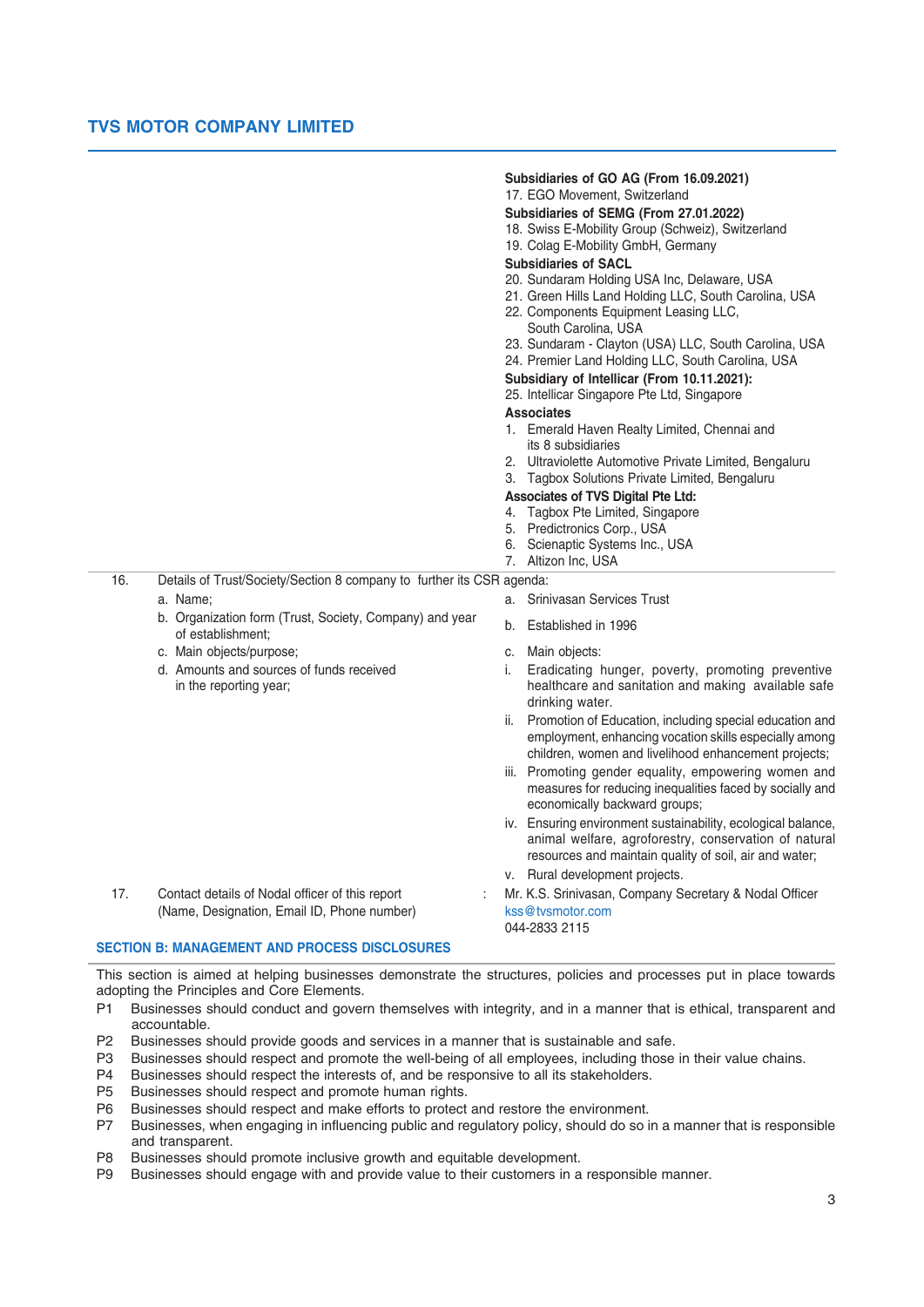| S. No.                          | <b>Disclosure Questions</b>                                                                                                                                        | P <sub>1</sub>                                                                                                                                                                                                                                                                                                                                                                                                                                                                                                                                                                             | P <sub>2</sub> | P <sub>3</sub> | P <sub>4</sub> | P <sub>5</sub> | P <sub>6</sub>               | P7 | P <sub>8</sub> | P <sub>9</sub> |
|---------------------------------|--------------------------------------------------------------------------------------------------------------------------------------------------------------------|--------------------------------------------------------------------------------------------------------------------------------------------------------------------------------------------------------------------------------------------------------------------------------------------------------------------------------------------------------------------------------------------------------------------------------------------------------------------------------------------------------------------------------------------------------------------------------------------|----------------|----------------|----------------|----------------|------------------------------|----|----------------|----------------|
| Policy and management processes |                                                                                                                                                                    |                                                                                                                                                                                                                                                                                                                                                                                                                                                                                                                                                                                            |                |                |                |                |                              |    |                |                |
| 1.                              | Names of the policy / policies that<br>covers each Principle                                                                                                       | The Company has in place the following policies in line with the<br>National Guidelines on Responsible Business Conduct:<br>Code of Business Conduct and Ethics<br>$\mathbf{1}$ .<br>2.<br><b>Whistle Blower Policy</b><br>3.<br><b>Related Party Transaction Policy</b><br>Corporate Social Responsibility Policy<br>4.<br>Code of fair disclosure<br>5.<br>6.<br>Code of conduct to regulate, monitor and report trading by insiders<br>7.<br>Quality and environment policies relating to safe and sustainable<br>products<br>Environment, Occupational Health and Safety policy.<br>8. |                |                |                |                |                              |    |                |                |
| 2.                              | Core Elements related to the Principle<br>that the policy/ policies cover                                                                                          | All the core elements are stated in the policies                                                                                                                                                                                                                                                                                                                                                                                                                                                                                                                                           |                |                |                |                |                              |    |                |                |
| 3.                              | Policy / policies relating to each principle<br>that has been translated into guidelines<br>and procedures                                                         | Y                                                                                                                                                                                                                                                                                                                                                                                                                                                                                                                                                                                          | Y              | Υ              | Y              | Y              | Υ                            |    | Y              | Y              |
| 4.                              | Extent to which manpower, planning and<br>financial resources have been allocated<br>for the implementation of the policy /<br>policies relating to each Principle | Y                                                                                                                                                                                                                                                                                                                                                                                                                                                                                                                                                                                          | Y              | Υ              | Y              | Y              | Υ                            |    | Y              | Y              |
| 5.                              | National and International codes and<br>standards adopted mapped to various<br>Principles                                                                          | Y                                                                                                                                                                                                                                                                                                                                                                                                                                                                                                                                                                                          | Y              | Y              | Y              | Y              | Y<br>(ISO)<br>14001:<br>2015 |    | Y              | Y              |
|                                 |                                                                                                                                                                    | All the policies of the Company are in compliance with the national /<br>international standards wherever applicable                                                                                                                                                                                                                                                                                                                                                                                                                                                                       |                |                |                |                |                              |    |                |                |
| S. No.                          | <b>Disclosure Questions</b>                                                                                                                                        | P1                                                                                                                                                                                                                                                                                                                                                                                                                                                                                                                                                                                         | P <sub>2</sub> | P <sub>3</sub> | P <sub>4</sub> | P <sub>5</sub> | P <sub>6</sub>               | P7 | P <sub>8</sub> | P <sub>9</sub> |

|  | Governance, leadership and oversight |  |
|--|--------------------------------------|--|
|  |                                      |  |

| 6. | Names of the above policies that have<br>been approved by the board / top<br>management                                                              | The following policies / codes have been approved by the board:<br>Code of Business Conduct and Ethics<br><b>Whistle Blower Policy</b><br>2.<br><b>Related Party Transaction Policy</b><br>3.<br>Corporate Social Responsibility Policy<br>4.<br>Code of fair disclosure<br>5<br>Code of conduct to regulate, monitor and report trading by<br>6.<br>insiders<br>Other operational / internal policies are approved by the management. |
|----|------------------------------------------------------------------------------------------------------------------------------------------------------|----------------------------------------------------------------------------------------------------------------------------------------------------------------------------------------------------------------------------------------------------------------------------------------------------------------------------------------------------------------------------------------------------------------------------------------|
| 7. | Name of the specified committee(s)<br>of the Board / Director / Officer and<br>processes to oversee the implement-<br>ation of the policy / policies | Audit committee and Board oversees the implementation of<br>various policies / Codes as required under the legal frame-<br>work in force from time to time.<br>CSR committee oversees the implementation of CSR activities<br>by the Company.<br>All the policies and their implementation are being reviewed at                                                                                                                       |
|    |                                                                                                                                                      | regular intervals by the board.                                                                                                                                                                                                                                                                                                                                                                                                        |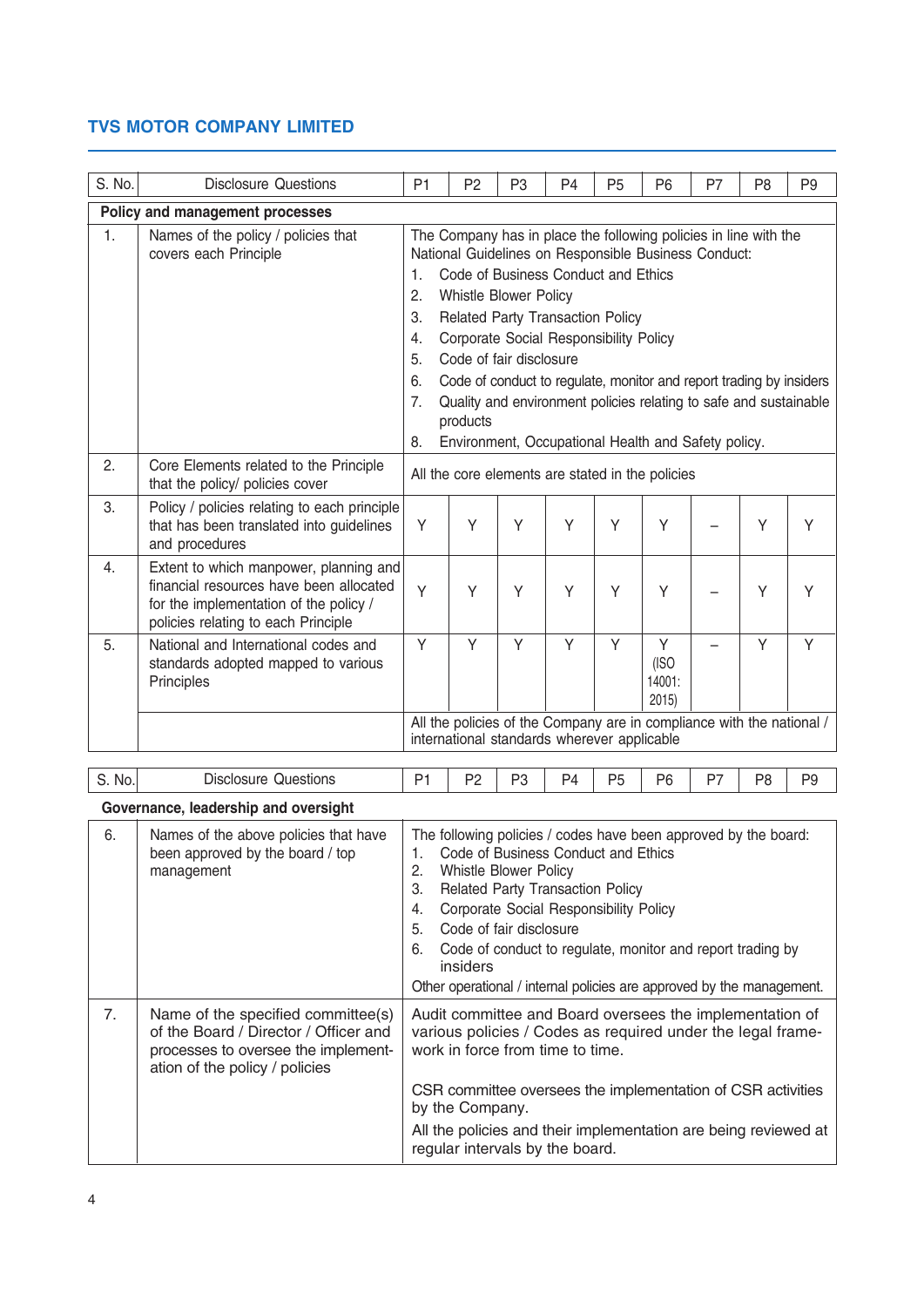| S. No.   | Disclosure Questions                                                                                                                                                                                                                     | P <sub>1</sub>                                                                                                                                                                                                                                                                                                                                                                                                                           | P <sub>2</sub> | P <sub>3</sub> | P <sub>4</sub> | P <sub>5</sub> | P <sub>6</sub> | P7 | P <sub>8</sub> | P <sub>9</sub> |
|----------|------------------------------------------------------------------------------------------------------------------------------------------------------------------------------------------------------------------------------------------|------------------------------------------------------------------------------------------------------------------------------------------------------------------------------------------------------------------------------------------------------------------------------------------------------------------------------------------------------------------------------------------------------------------------------------------|----------------|----------------|----------------|----------------|----------------|----|----------------|----------------|
|          | Governance, leadership and oversight - continued                                                                                                                                                                                         |                                                                                                                                                                                                                                                                                                                                                                                                                                          |                |                |                |                |                |    |                |                |
| 8.<br>9. | The process for board / top<br>management to review performance<br>against the above policies and<br>incorporating inputs<br>Process for board/top management<br>to review compliance with statutory<br>requirements of relevance to the | An Independent Consultant has been engaged to ensure<br>compliance of all laws including these polices at periodic<br>intervals in conformity with the best national / international<br>standards and to align with the latest amendments introduced<br>by various regulatory authorities.<br>The report on Company's conduct of its businesses is<br>presented to the Board for its review and further improvement<br>of its standards. |                |                |                |                |                |    |                |                |
|          | Principles and rectify any<br>non-compliances.                                                                                                                                                                                           |                                                                                                                                                                                                                                                                                                                                                                                                                                          |                |                |                |                |                |    |                |                |
| 10.      | Frequency of the reviews of the<br>business's alignment with the<br><b>Principles and Core Elements</b><br>conducted by the board / top<br>management                                                                                    | The board on a continuous basis reviews the businesses<br>alignment with the principles and core elements.                                                                                                                                                                                                                                                                                                                               |                |                |                |                |                |    |                |                |

# **Stakeholder Engagement**

| 11. | Description of the process to identify<br>your business's key stakeholders                                                                                       | The Company is aware of the fact that all stakeholders<br>have a direct business engagement.                                                                                                                                                                                                                                                               |  |  |
|-----|------------------------------------------------------------------------------------------------------------------------------------------------------------------|------------------------------------------------------------------------------------------------------------------------------------------------------------------------------------------------------------------------------------------------------------------------------------------------------------------------------------------------------------|--|--|
|     |                                                                                                                                                                  | The Company has identified stakeholders under eight broad<br>groups:                                                                                                                                                                                                                                                                                       |  |  |
|     |                                                                                                                                                                  | Suppliers, Transporters, Service Providers, Industry Bodies<br>1.                                                                                                                                                                                                                                                                                          |  |  |
|     |                                                                                                                                                                  | Shareholders & Investors<br>2.                                                                                                                                                                                                                                                                                                                             |  |  |
|     |                                                                                                                                                                  | 3.<br><b>Regulatory Bodies</b>                                                                                                                                                                                                                                                                                                                             |  |  |
|     |                                                                                                                                                                  | <b>Policy Makers</b><br>4.                                                                                                                                                                                                                                                                                                                                 |  |  |
|     |                                                                                                                                                                  | 5.<br>Customers                                                                                                                                                                                                                                                                                                                                            |  |  |
|     |                                                                                                                                                                  | 6.<br>Dealers                                                                                                                                                                                                                                                                                                                                              |  |  |
|     |                                                                                                                                                                  | 7.<br>Employees, Trade Union                                                                                                                                                                                                                                                                                                                               |  |  |
|     |                                                                                                                                                                  | <b>Local Community</b><br>8.                                                                                                                                                                                                                                                                                                                               |  |  |
| 12. | Description of the process to engage<br>with your stakeholders on the Principles                                                                                 | The Company continuously expands its proactive engagement with<br>all the stakeholder groups. The Company also recognizes that stakeholder<br>engagement is an integral part of partnership building and aims to<br>institutionalize a structured approach through a formal process in<br>the future.                                                      |  |  |
| 13. | Description of the processes to identify<br>groups that are vulnerable and<br>marginalized stakeholders.                                                         | The Company identifies marginalized and disadvantaged groups<br>through need assessment in all the villages where it works by<br>engaging the local communities.                                                                                                                                                                                           |  |  |
| 14. | Description of the processes to identify<br>issues related to inclusion and impact of<br>adopting the Principles on vulnerable<br>and marginalized stakeholders. | The Company continuously strives to achieve total inclusiveness by<br>encouraging people in all sections of the community irrespective of<br>caste, creed or religion to benefit through its CSR initiatives which<br>would also be focused around communities reside in the proximity of<br>the Company's various manufacturing locations in the country. |  |  |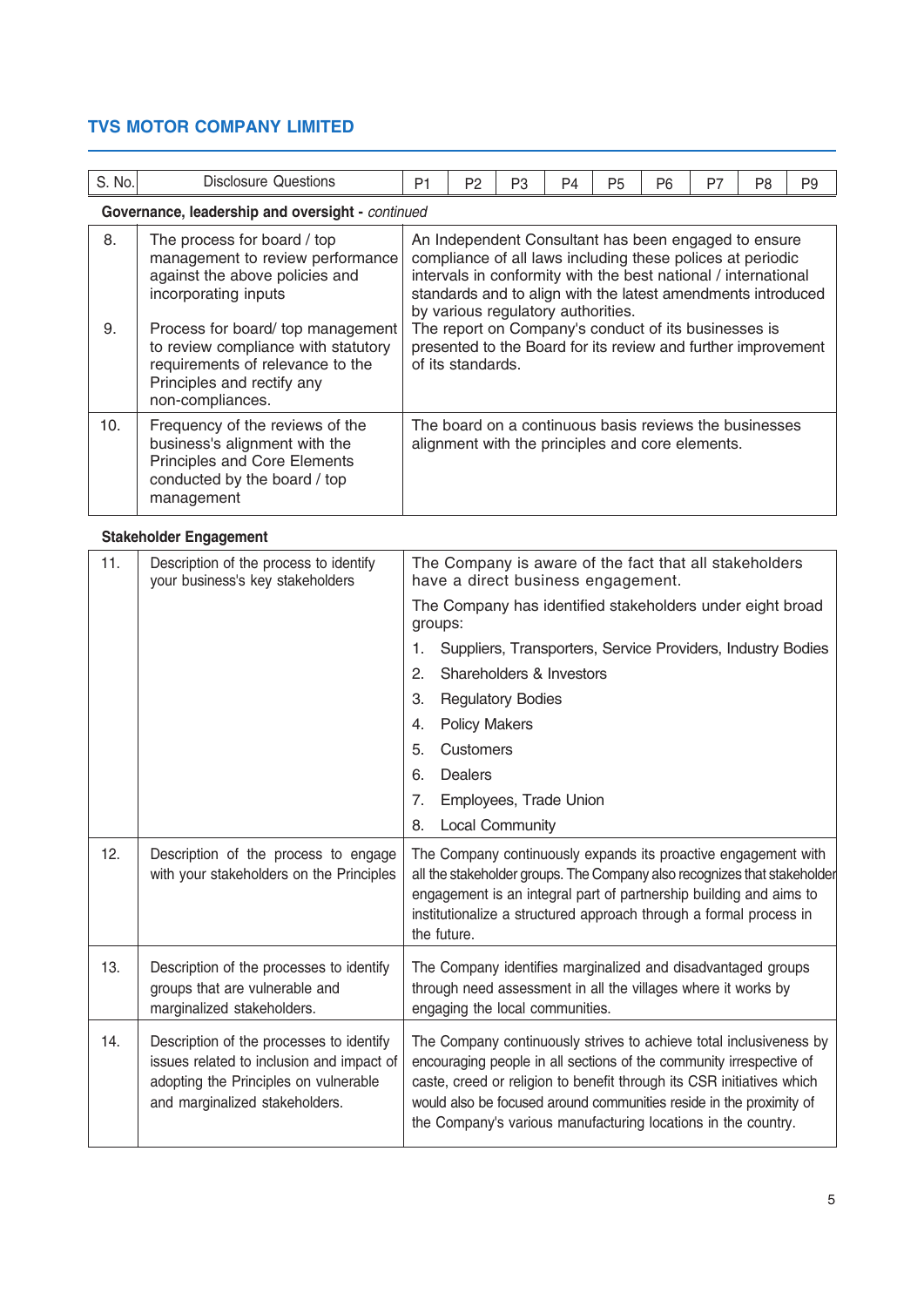|        |                                                                                                               | P1                                                                                                                                                                                        | P <sub>2</sub> | P3 | P4 | P <sub>5</sub> | P <sub>6</sub> | P7                                                                      | P8 | P9 |
|--------|---------------------------------------------------------------------------------------------------------------|-------------------------------------------------------------------------------------------------------------------------------------------------------------------------------------------|----------------|----|----|----------------|----------------|-------------------------------------------------------------------------|----|----|
| S. No. | <b>Disclosure Questions</b>                                                                                   |                                                                                                                                                                                           |                |    |    |                |                |                                                                         |    |    |
|        | Communication                                                                                                 |                                                                                                                                                                                           |                |    |    |                |                |                                                                         |    |    |
| 15.    | Description of process to communicate<br>to stakeholders, the impact of your                                  |                                                                                                                                                                                           | informally to: |    |    |                |                | The Company proactively engages with stakeholders formally and          |    |    |
|        | policies, procedures, decisions and<br>performance that impact them.                                          | Share information, discuss the Company's sustainability priorities,<br>programs and performance and determine opportunities to collaborate<br>towards common goals.                       |                |    |    |                |                |                                                                         |    |    |
| 16.    | Description of how the business<br>communicates the results of stakeholder<br>engagement in the public domain | The Company communicates the performance against the Guidelines<br>to the stakeholder through its website, stakeholder interactions,<br>Business Responsibility Report and Annual report. |                |    |    |                |                |                                                                         |    |    |
| 17     | Decorintion of the process of                                                                                 |                                                                                                                                                                                           |                |    |    |                |                | The Company believes in listening to the viewpoints of its stakeholders |    |    |

Description of the process of communicating performance against these Guidelines to relevant stakeholders 18. Note on how disclosures and reporting helped in improving business performance / strategy and addressing them on priority. The Company values the inputs received from the engagement process and these engagements help to identify material aspects. The progress on the material aspects are communicated in Annual report. Business Responsibility Report and on websites at periodic intervals. Such measures help the Company to identify stakeholder expectations and to design its sustainability strategy to balance the different stakeholder needs and expectations.

If answer to question (1) above is "No" i.e. not all Principles are covered by a policy, reasons to be stated:

| Questions                                                                                                                               | P1                                                                                                                                                                                                                                                        | P2 | P <sub>3</sub> | P4 | P <sub>5</sub> | P <sub>6</sub> | P7 | P <sub>8</sub> | P <sub>9</sub> |
|-----------------------------------------------------------------------------------------------------------------------------------------|-----------------------------------------------------------------------------------------------------------------------------------------------------------------------------------------------------------------------------------------------------------|----|----------------|----|----------------|----------------|----|----------------|----------------|
| The Company has not understood the Principles                                                                                           |                                                                                                                                                                                                                                                           |    |                |    |                |                |    |                |                |
| The Company is not at a stage where it finds itself<br>in a position to formulate and implement the<br>policies on specified Principles |                                                                                                                                                                                                                                                           |    |                |    |                |                |    |                |                |
| The Company does not have financial or<br>manpower resources available for the task                                                     |                                                                                                                                                                                                                                                           |    |                |    |                |                |    |                |                |
| It is planned to be done within next 6 months                                                                                           |                                                                                                                                                                                                                                                           |    |                |    |                |                |    |                |                |
| It is planned to be done within next 12 months                                                                                          |                                                                                                                                                                                                                                                           |    |                |    |                |                |    |                |                |
| Any other reason (please specify)                                                                                                       | P7 - the Company through the various industrial forums endeavors<br>to promote growth and technological process, economic reforms,<br>inclusive development policies and sustainable business principles.<br>Therefore, there is no need for such policy. |    |                |    |                |                |    |                |                |

## **PRINCIPLE 1: BUSINESSES SHOULD CONDUCT AND GOVERN THEMSELVES WITH INTEGRITY, AND IN A MANNER ETHICAL, TRANSPARENT AND ACCOUNTABLE.**

#### **Essential Indicators:**

# **1. Month / Year of last review by Governance Structure / top management of performance of the business across the Principles and Core Elements of the Guidelines:**

January 2021.

New talents hired, their skills and competencies for future business solutions of the Company and Key areas identified for strengthening the organisation.

The Nomination and Remuneration Committee also reviewed the key priorities including other future thrust areas and skills and competencies of recruits in recent past, from global as well as from premier Indian institutes.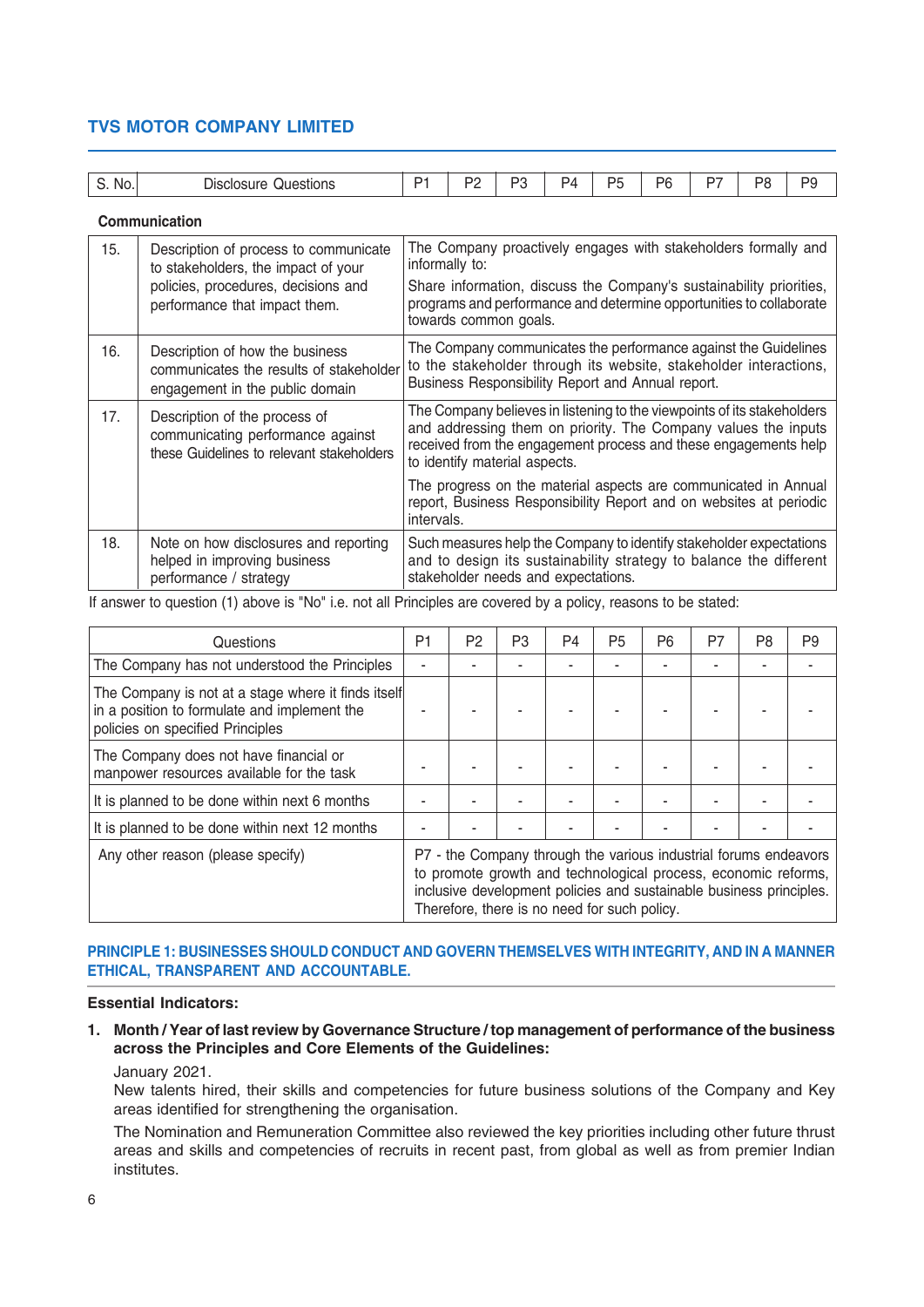- **2. Percentage coverage of leadership team by awareness programmes on the Guidelines:**
	- a. In reporting year : 100 % of the functional heads are always covered by awareness programme on the Guidelines.
	- b. Total to date :  $100\%$
- **3. Percentage of suppliers and distributors (by value), in the year:**
	- a. Covered by awareness programmes for the Guidelines 100 % of the suppliers
	- b. Had responsible / sustainable business policies in place? 100 %
- **4. Number of meetings / dialogues with minority shareholders that were organized in the year:** Nil
- **5. Number of complaints received on any aspect of the NGRBC in the year from:**
	- a. Shareholders / investors Nil
	- b. Lenders Nil
- **6. Number of the above complaints pending resolution at close of year:** Not Applicable
- **7. Value of non-disputed fines / penalties imposed on your business by regulatory and judicial institutions in the year?**

Nil

**8. Number of complaints / cases of corruption and conflicts of interest that were registered in the year?**

Nil

**9. Details of unmet obligations (fiscal, social, etc.) arising out of any benefits or concessions provided by the Central, State or Local Governments:** Nil

**Leadership Indicators:**

- **1. Percentage coverage of all employees by awareness programmes for the Guidelines:**
	- a. In reporting year  $-100\%$  of the functional heads
		- b. Total to date  $-100\%$

The reporting under the guidelines is ensured by the functional heads and the awareness programme for the guidelines was conducted to the said functional heads.

- **2. Percentage of suppliers and distributors (by value) covered by social and environmental audits:**
	- a. In reporting year 41 numbers of suppliers/recyclers in orange and red categories of industries were audited.
	- b. Total to date  $-$  93 (last 4 years)
- **3. Was report on responsible business conduct made, in the year:**
	- **a. As per mandatory / global reporting frameworks -** Company publishes Business Responsibility Report (BRR) annually as per National Guidelines on Responsible Business Conduct (NGRBC). The Company also compiles the indicators conforming to Global Reporting Indicators (GRI).
	- **b. Available in the public domain -** Yes, BRR is available on the Company's website.
	- **c. Assured by a third party -** The above reports are compiled after periodic internal management reviews and assured through self-declaration.
- **4. Details of non-disputed fines / penalties imposed on your business by regulatory and judicial institutions in the year available in public domain:**

Nil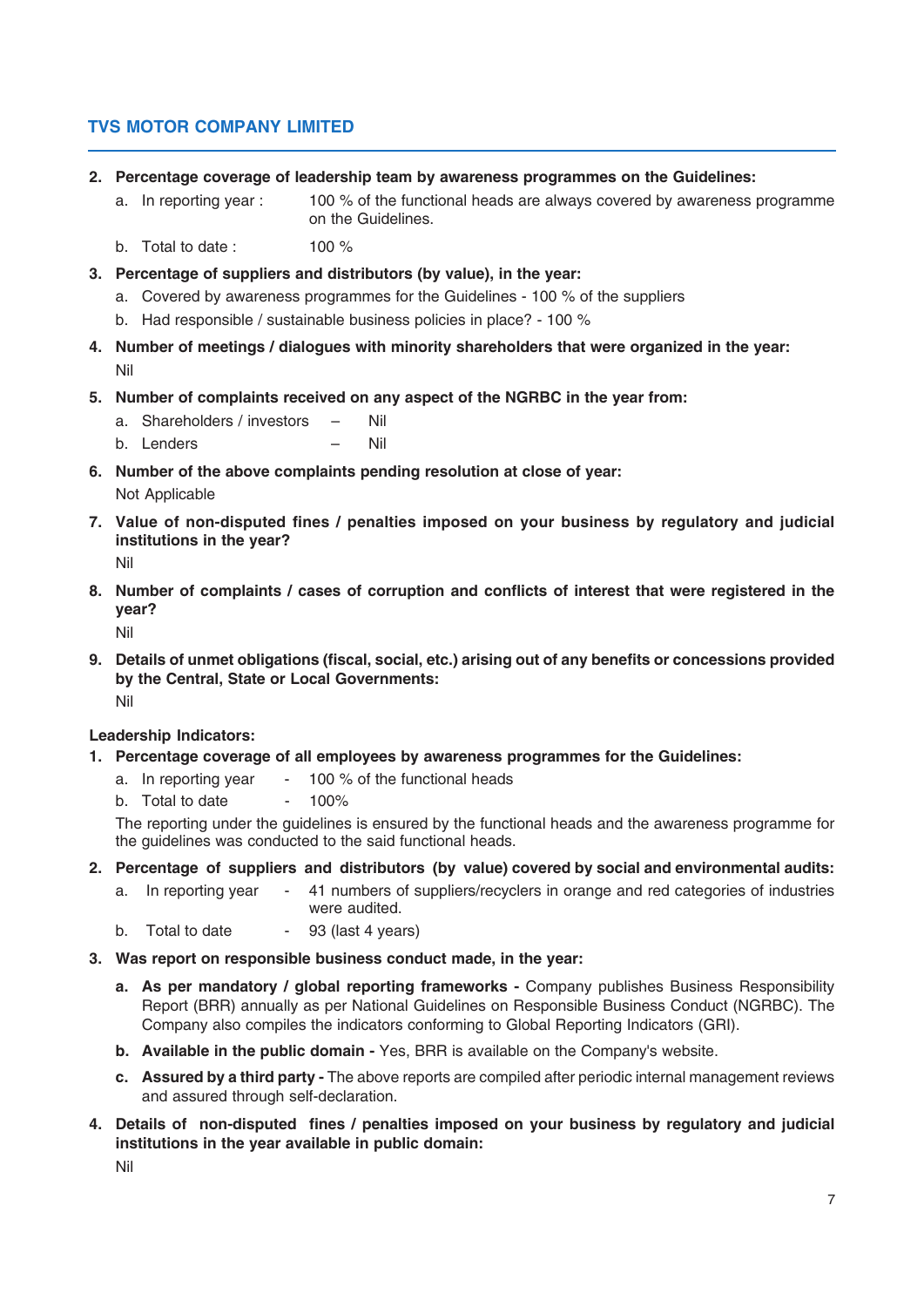- **5. Provide examples (up to three) of corrective action taken on the above fines / penalties imposed.** Not Applicable.
- **6. Provide examples (up to three) of corrective action taken on the complaints / cases of corruption and conflicts of interest to prevent recurrence.** No cases - Hence, not Applicable

# **PRINCIPLE 2: BUSINESSES SHOULD PROVIDE GOODS AND SERVICES IN A MANNER THAT IS SUSTAINABLE AND SAFE**

## **Essential Indicators:**

**1. List top three goods /services (revenue in the year) which incorporate environmental and social concerns, risks, and/or opportunities in their design.**

**Electric Vehicles and Alternate Fuel Compatible Vehicles** - Company has been exploring opportunities in the new business of Electric Vehicles and Alternate Fuel Compatible Vehicles towards mitigating Environmental and social concerns -

- **Electric Vehicles**  Company has developed and launched Electric Vehicles in two-wheeler and threewheeler segments. During FY 2021-22, the Company has expanded its network for iQUBE sales to 30+ cities across the country.
- **Biofuel blended Gasoline Vehicles** Company is developing vehicles that are compliant with alternate fuels which reduces consumption of fossil fuel. All the products are designed and developed with E10, E12 and E20 fuel compatibility.

**TVS NTorq** - The Company's strong engineering team actively works on resource conservation in the products through advanced materials, design optimization, and weight reduction. These efforts resulted in the significant weight reduction of about 4.6 kg in NTorq during FY 2021-22. This has led to an estimated savings of about 8,020 tons of  $CO<sub>2</sub>$  per annum during raw material 'production-phase' of product lifecycle.

**TVS Jupiter** - Efforts have been made to reduce the consumption of gasoline in 'use- phase' by increasing the fuel economy of the products. Due to such sustained efforts, the new Jupiter 125 has 4% higher fuel economy.

Similarly, there is an increase of fuel economy in the range of 1-2% across the Company's products achieved during the year. Reduction in fuel consumption also reduces the country's dependence on import of gasoline. With increase in fuel economy, there is reduction in the  $CO<sub>2</sub>$  emission up to 1.5 % during use-phase of product lifecycle.

**Elimination of hazardous substances** - Company has introduced Aluminium metalizing through Physical Vapour Deposition (PVD), followed by silicon hard-coating to achieve lustrous finish on Jupiter 125 plastic parts replacing the conventional decorative chrome coating. In the conventional decorative chrome coating, there is use of carcinogenic hexavalent chromium in the chemical bath, which is eliminated.

## **2. Details of investments in specific technologies to improve the environmental and social impacts (top three by value):**

- The Company continued its funding for the product development of Electric Two-wheeler and Threewheeler.
- Investments have been made in developing advanced technologies for reduction in tailpipe emissions On-Board Diagnostic II, increasing fuel economy, light weight technologies and bio-fuel compatible products.
- The Company continues to invest in the development of vehicles that are compatible with alternate fuels which are more eco-friendly.
- The Company has invested over INR 75 Cr in R&D activities for the development of technologies mentioned above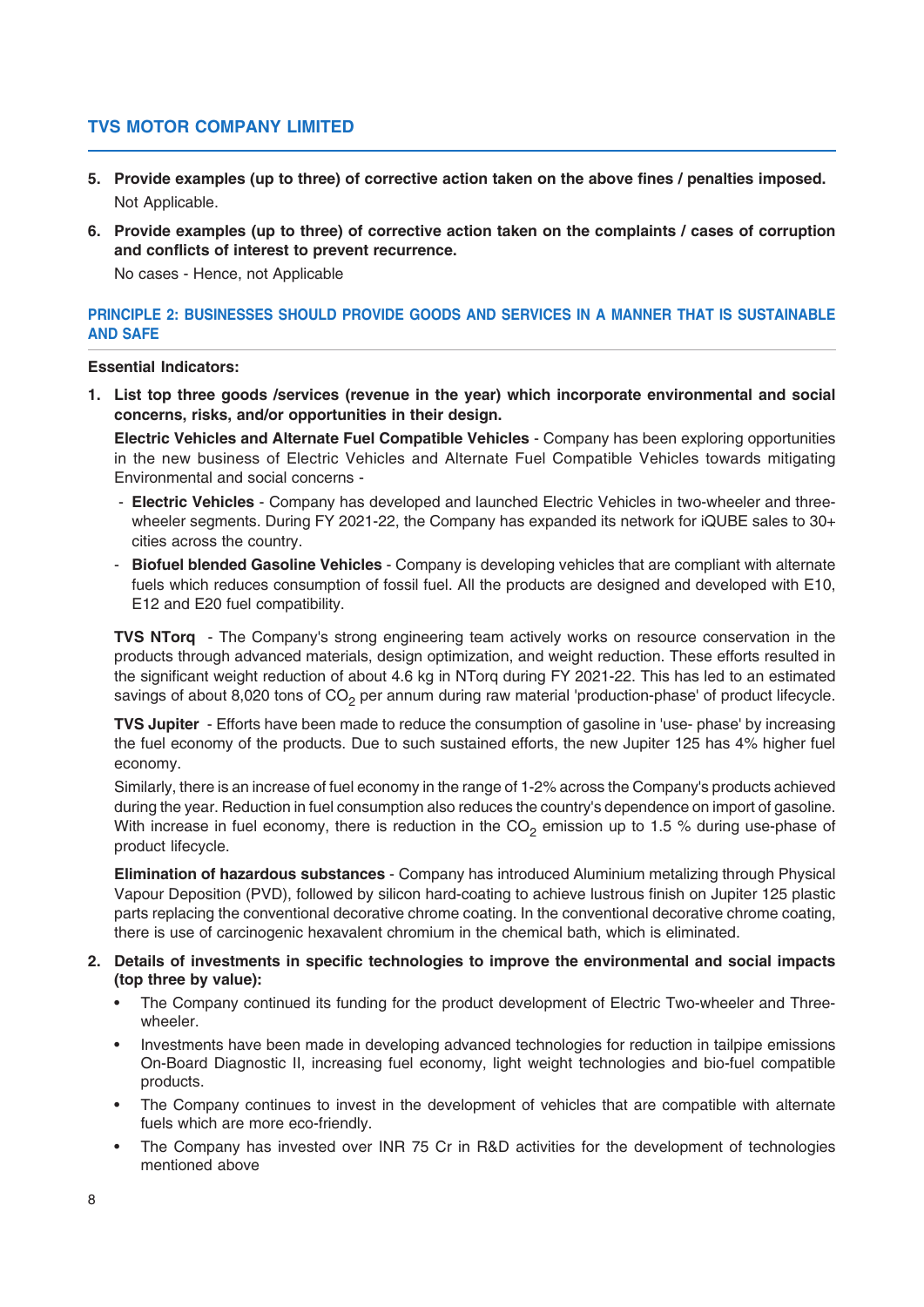- **3. Percentage of input material and services (by value), in the year, sourced from suppliers adhering to internal or external sustainability standards / codes / policies / labels** 100 %
- **4. Percentage of total raw material consumed in the year (by value) that consisted of material that was recycled or reused ( a.<5% ; b. between 5%& 25%, c. > 25%):**

Between 5 and 25%.

**5. Describe the process in place to safely collect, reuse, recycle and dispose of your products at end-of-life:**

Towards enabling disposal of products at End-of-life in an environment friendly manner, the Company's products are designed with higher recyclability and recoverability rates, and has following features that promotes recycling-

- Reusability & recyclability rate between 85-90% and reusability & recoverability rate between 90-95%
- Recyclability symbol marking on the plastic parts (more than 100g component) for easy identification during recycling.
- The Company restricts the use of "hazardous chemicals" in the components used in its products. An internal standard is created considering various national and international laws on hazardous substance.
- Batteries used in products have recycling symbol marked. At the end-of-life, these batteries will reach recyclers through the dealers and channel partners.

# **Leadership Indicators:**

- **1. For goods and services that incorporated environmental and social concerns, give details of:**
	- **a. Resource use (energy, water, raw material) per unit produced in the year: Resource use per unit produced in the year:**

| $\bullet$ | Energy                | 0.18 GJ / vehicle    |
|-----------|-----------------------|----------------------|
| $\bullet$ | Water                 | 164 litres / vehicle |
| $\bullet$ | Material -            |                      |
|           | <b>Ferrous Metals</b> | 74 kg / vehicle      |
|           | Non-Ferrous Metals    | 26 kg / vehicle      |
|           | Non-Metals            | 14 kg / vehicle      |
|           | Paint                 | 1.70 kg / vehicle    |

- **b. Reduction in resource use covering sourcing, production and distribution in the year: Reduction in resource use:**
	- **i.** Sourcing: 2.5% of reduction through value engineering & process innovation
	- **ii. Production:**
		- Company has continued to put in efforts towards reducing water consumption and power consumption.

# **Water Conservation:**

Company has reduced 18% specific water consumption in last 3 years. The approach for water conservation being "Demand side Water management" which best utilizes the available water. The water management framework has - water resource management, water distribution & supply management, management of water by end-users and waste-water management. During 2021-22, the Company has repurposed RO rejects in domestic & industrial applications which resulted in fresh water saving of 50 lakh litres.

On the journey towards making the Company water positive, rainwater harvesting was leveraged to reserve and refine ground water. In Hosur plant, the ground water level has improved by 33% compared to previous year and quality improved by 19% in last 6 months.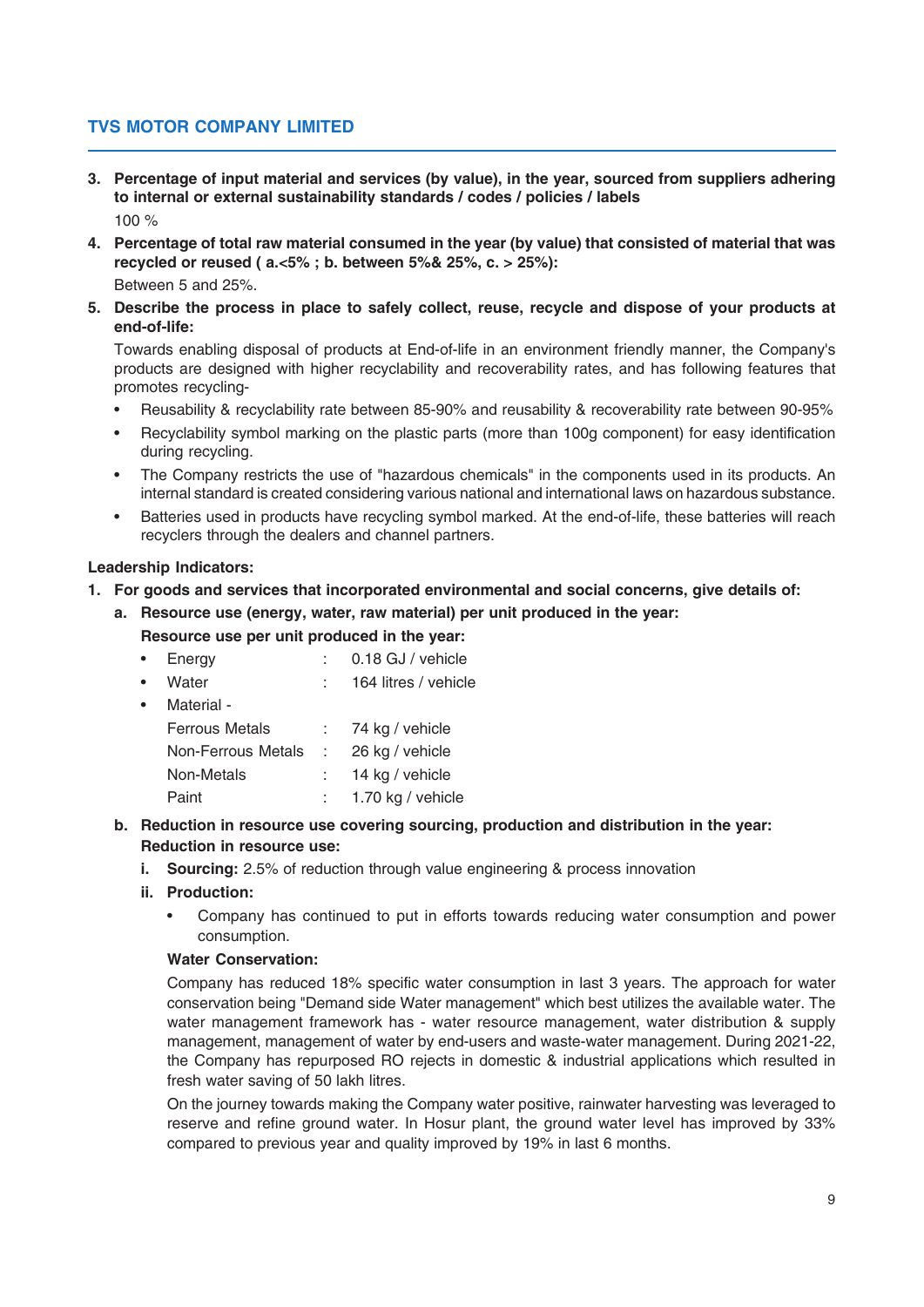## **Renewable Energy:**

The renewable power contributes to 80.4 % in overall share of power consumed. Initiatives taken towards using renewable energy resulted in CO<sub>2</sub> emissions reduction of 61,386 tons during 2021-22. The Company's efforts in enhancing Renewable Energy share have been recognised and was awarded "Outstanding Renewable Energy User" by Indian Federation of Green energy.

## **iii. Distribution:**

- Vehicle dispatches using racks (multi-model dispatch): 2,90,911 Litres of diesel saved.
- Tucks routes have been optimized from plants and warehouses to dealers: 6,949 Litres of diesel saved.
- Increased utilisation of trucks carrying Finished Goods:1,54,008 Litres of diesel saved.
- Vehicles dispatches using Trailers (3 deck loading): 18,082 Litres of diesel saved.
- Kitting packing cover elimination -plastic consumption reduced by 7 Tons.

## **c. Sustainability standards / codes / labels adhered to:**

Following Sustainability Standards / codes / labels adhered:

- Recyclability symbol on the Plastic parts as per ISO 11469
- Battery disposal instructions
- RoHS compliance on the premium products
- Reusability, Recyclability and Recoverability (RRR) rate values calculation (recoverability rate between 90%~95%) as per ISO 22628
- International standards for hazardous chemicals restriction (AIS 129, Directives 2011/65/EC, EC 1907/2006, 2000/53/EC).
- Compliance to Central Motor Vehicles Rules (1989), Applicable Automotive Industry Standards (AIS), Bureau of Indian Standards (BIS) and International Standards for raw material.
- FAME II Label

#### **d. Product life cycle assessment**

Company carries out the Life Cycle Assessment (LCA) considering raw material extraction, manufacturing, assembly, logistics, use phase and final disposal for its products and processes. These studies enable to assess the environmental impact (such as global warming potential, acidification, ozone layer depletion, human toxicity, eutrophication, etc.) and identify the hotspots. Both short-term and long-term actions are being taken to minimize the impact on the environment

#### **Information on the impacts of your products across the value chain communicated to:**

#### **a. To which stakeholder groups?**

Customers, Dealers, Suppliers, Internal stakeholders (employees), Trade Unions, Local Communities, Recyclers, Certifying agency, Government bodies, Investors and shareholders.

#### **b. By which channels for each group?**

1. Customers -

User manual, service manual, social media, mobile applications, Company website, labels on the product.

2. Dealers -

Information passed through training, Service Manual, Newsletters, General body meeting.

3. Suppliers -

Design documents, Internal Standards, E-business portal, personal interaction, site visit and e-communication

4. Employees -

Internal Standards, Homologation requirements, training, Employee survey, Company general meetings, Quarterly magazines, Acts/Laws/Rules laid by Government of India.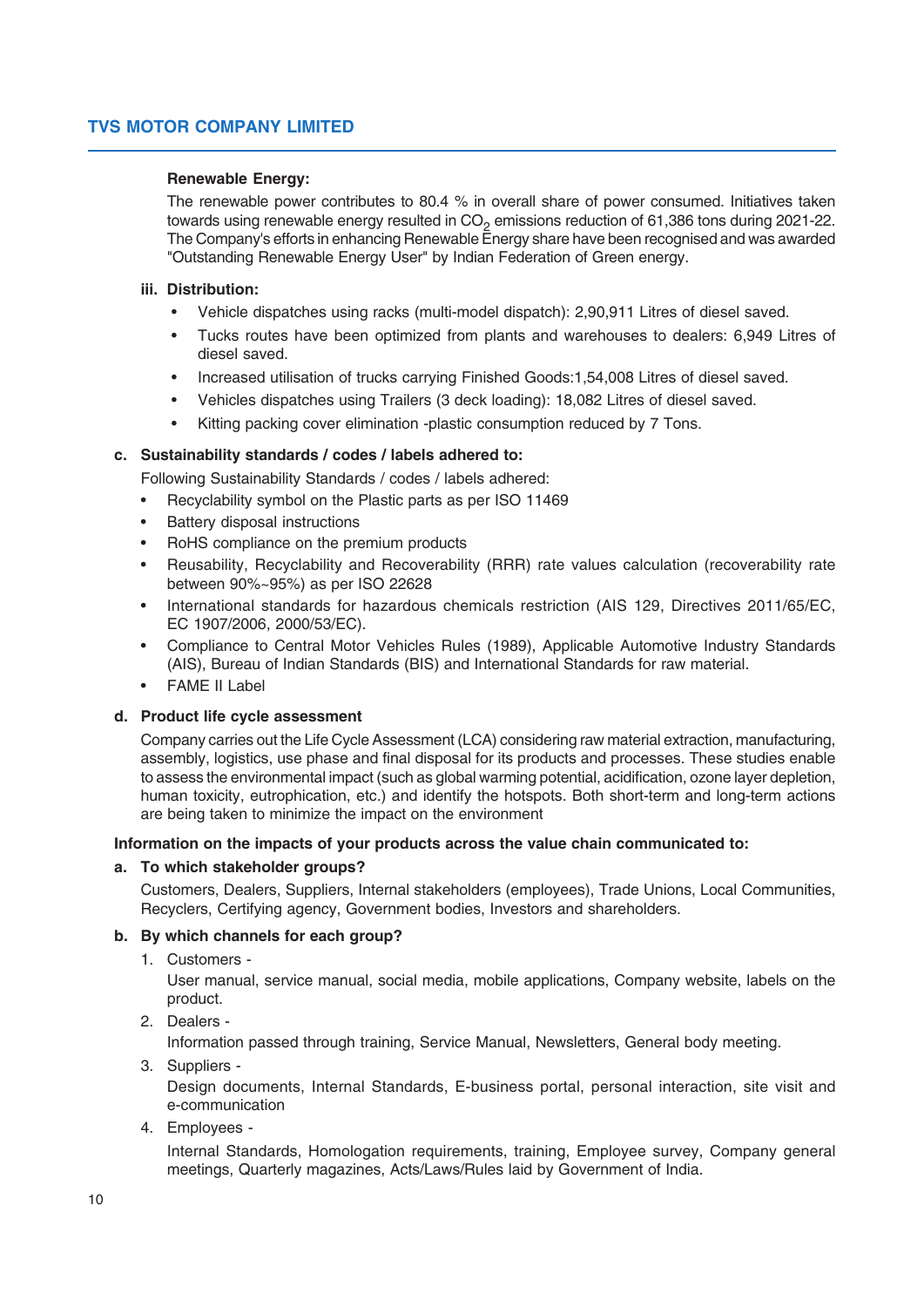5. Recyclers -

Recycling symbol marked on the parts.

- 6. Certifying Agencies & Government bodies Test reports, Compliance reports.
- 7. Investors Annual Reports, Investor meets, Media releases, Company website
- 8. Local Communities -

Through CSR activities

## **c. At what frequency?**

Annually, quarterly, monthly and need based.

- **2. Provide examples (up to three) on how the feedback received from stakeholders is used for improvements:**
	- Ethanol blended gasoline compatible vehicles All the products are designed and developed with E10 fuel compatibility and E12 fuel material compatibility.
	- As per customers' aspirations for higher fuel economy, the new Jupiter 125 has 4% higher fuel efficiency.

# **PRINCIPLE 3: BUSINESSES SHOULD RESPECT AND PROMOTE THE WELL-BEING OF ALL EMPLOYEES, INCLUDING THOSE IN THEIR VALUE CHAINS.**

#### **Essential Indicators:**

**1. Complaints received on cases arising out of discrimination and Number of complaints received in the year:**

Company has not received any complaints relating to discrimination during the reporting period.

**Code of Conduct** (CoC) clearly states that the Company is an equal opportunity employer and prohibits any kind of discrimination / favouritism based on gender/ region/ religion/ race/ caste/ colour and is abided by laws of the land.

100% new recruits covered through orientation on CoC and acknowledged by every individual in a signed hardcopy. In addition, refresher programme are conducted.

An e-module on CoC is developed and 100% coverage is tracked annually.

**2. Number of the above complaints pending resolution at end of the year:**

Not applicable as the Company has not received any complaints during the reporting period.

**3. Percentage of permanent employees who are members of the employee association(s) recognized by the management:**

100% of permanent workmen are members of TVS Motor Company Employees Union affiliated to INTUC.

**4. Percentage of your establishments / value chain that has been audited in the year for - a. Child labour; b. Forced / involuntary labour:**

Company's recruitment policy states only engagement of persons completed 18 years of age. Plants at all locations follow this guideline during talent acquisition process irrespective of color of the collar by validating the age through Government authorized certificates. Consequently, engagement of child / adolescent labour is NIL at all Company's establishments. This is 100% ensured through the Company's internal audit system.

Service providers engaged for availing various services are included in the certificate of registration which is a government issued document and hence forced / involuntary labour is NIL at all its establishments. A separate agreement is entered into each of service provider in line with the above. This is 100% ensured through monthly inspection of documents of service providers.

Similar kind of system is available with others in the value chain viz., suppliers and dealers, wherein need based audits are conducted.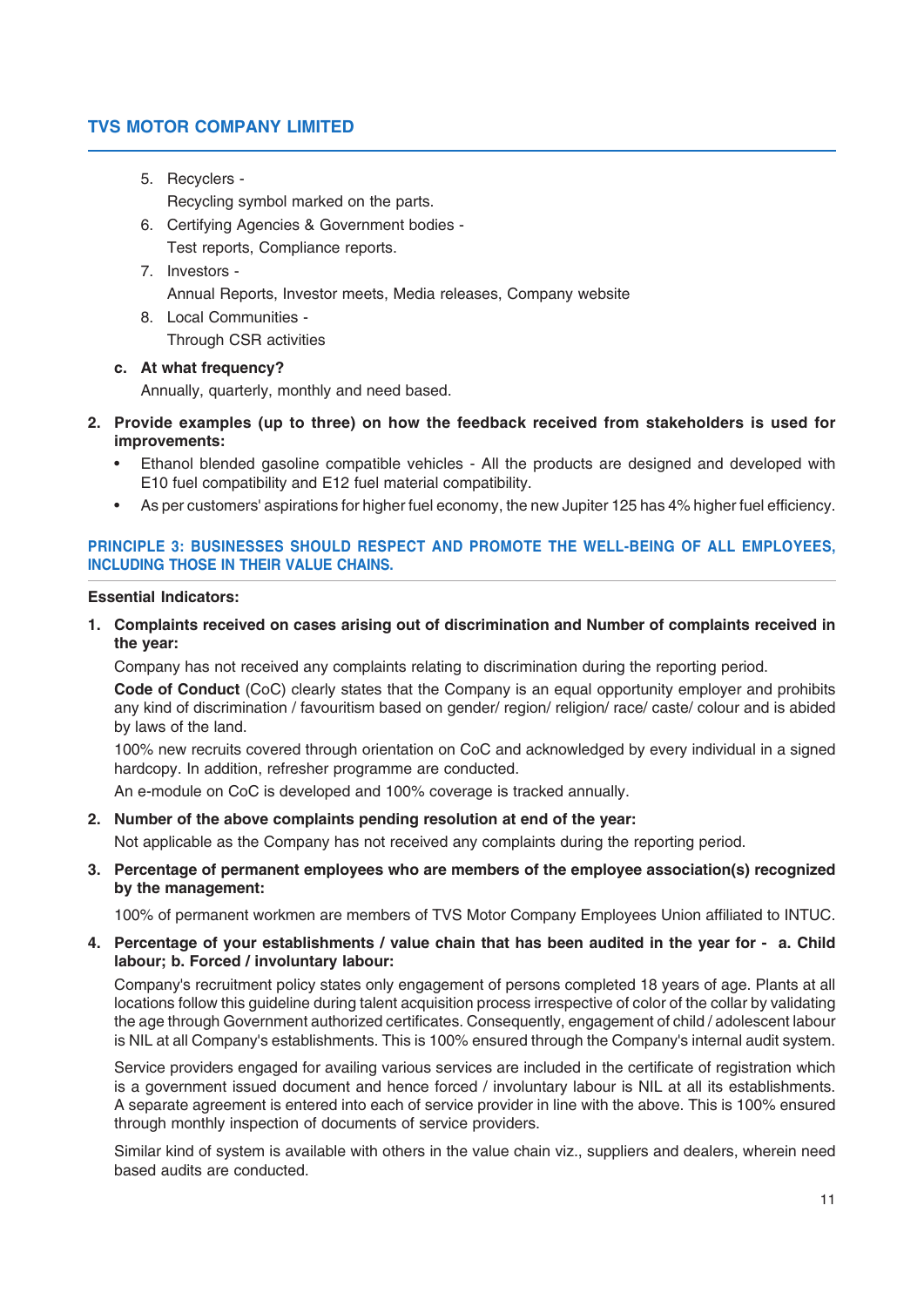**5. Number of cases of child labour in your establishments/ value chains identified to date - a. Resolved; b. Pending resolution:**

There is no case of engaging child labour during the reporting period.

- **6. Number of cases of forced / involuntary labour identified to date a. Resolved; b. Pending resolution:** No cases reported.
- **7. Percentage of your employees that were paid above the legal minimum wage in the last year:**

100%. All employees are above the legal minimum wage limit as agreed through long-term wage settlements for Company's Workforce and market/industry benchmark for Executives and Managers. Stipends for trainees are fixed above legal minimum wage limit for attracting talent from campus / market.

- **8. Ratio of the highest salary paid to the median salary paid amongst your permanent employees:** Refer Annexure V to the Directors Report for the year 2021-22.
- **9. Number of cases of delay in payment of wages during the year a. Resolved; b. Pending resolution:** Nil. Wages for employees are paid on or before last working day of the month. Stipend for trainees is paid on or before 7<sup>th</sup> day of every month. Wages for contract workforce is ensured to be paid through Service providers on or before 7<sup>th</sup> day of every month.

#### **10. Number of complaints related to harassment to date - a. Resolved; b. Pending resolution:**

Nil. The Company has not received any complaints relating to harassment during the reporting period. The Internal Committee (IC) meets regularly towards reviewing issues raised and solved on harassment. It also submits its annual report as stipulated by the Prevention of Sexual Harassment (PoSH) Rules. 100% employees are covered on PoSH training through e-module/orientation capsule.

## **11. Percentage of employees (all categories) trained on health and safety issues and measures a. In the year; b. Total to date:**

100% of new recruits in all categories including Workforce, Executives and Managers undergo health and safety orientation before being deployed.

100% of contract workforce is also provided health and safety orientation periodically. In addition, regular and scheduled role-based, process-based health and safety programme are conducted for employees.

Periodical safety trainings have been organized and around 14,836 employees were covered in various safety topics. During, National Safety Day celebration on 4<sup>th</sup> March 2022, around 7 suppliers & service providers were awarded for their excellence in safety performance.

Towards safe riding of two-wheelers and four-wheelers, as a part of "Buckle up & Strap up" - Road Safety campaign, various promotional activities were conducted across Hosur, Mysuru & Nalagarh locations. In addition, skill building and certification on safe two-wheeler riding was provided through practical and Artificial Intelligence interfaced modules.

**Tika Utsav** was organized to ensure 100% vaccination coverage for employees as well as their families. This was also rolled out to temporary staff, vendors, creche staff as well as third part associates of TVS Motor Company.

During second wave of CoVID-19 Pandemic, Occupational Health Centre (OHC) extended support to all employees and their families by arranging CoVID-19 testing at various hospital and labs. Also, arranging beds for needy and employees who required admissions. The Company has achieved 100% vaccination (double dose) of all employees including service providers tracking them using app-based IT system.

Similarly, the third wave was also managed with reinstating all CoVID-19 protocols and mass screening of employees using Rapid Antigen Test. Posters, pop ups, online webinars were organized on World Health Day, Diabetic, Heart, No Tobacco and Aids Days to create awareness among employees.

**"YourDOST"** - Employee mental health awareness and consultation support 24 X 7 was continuously provided round the year by experts / professionals in the field of stress management, confidence building, relationships, career coaching and sexual wellness. Employees and their family members have benefitted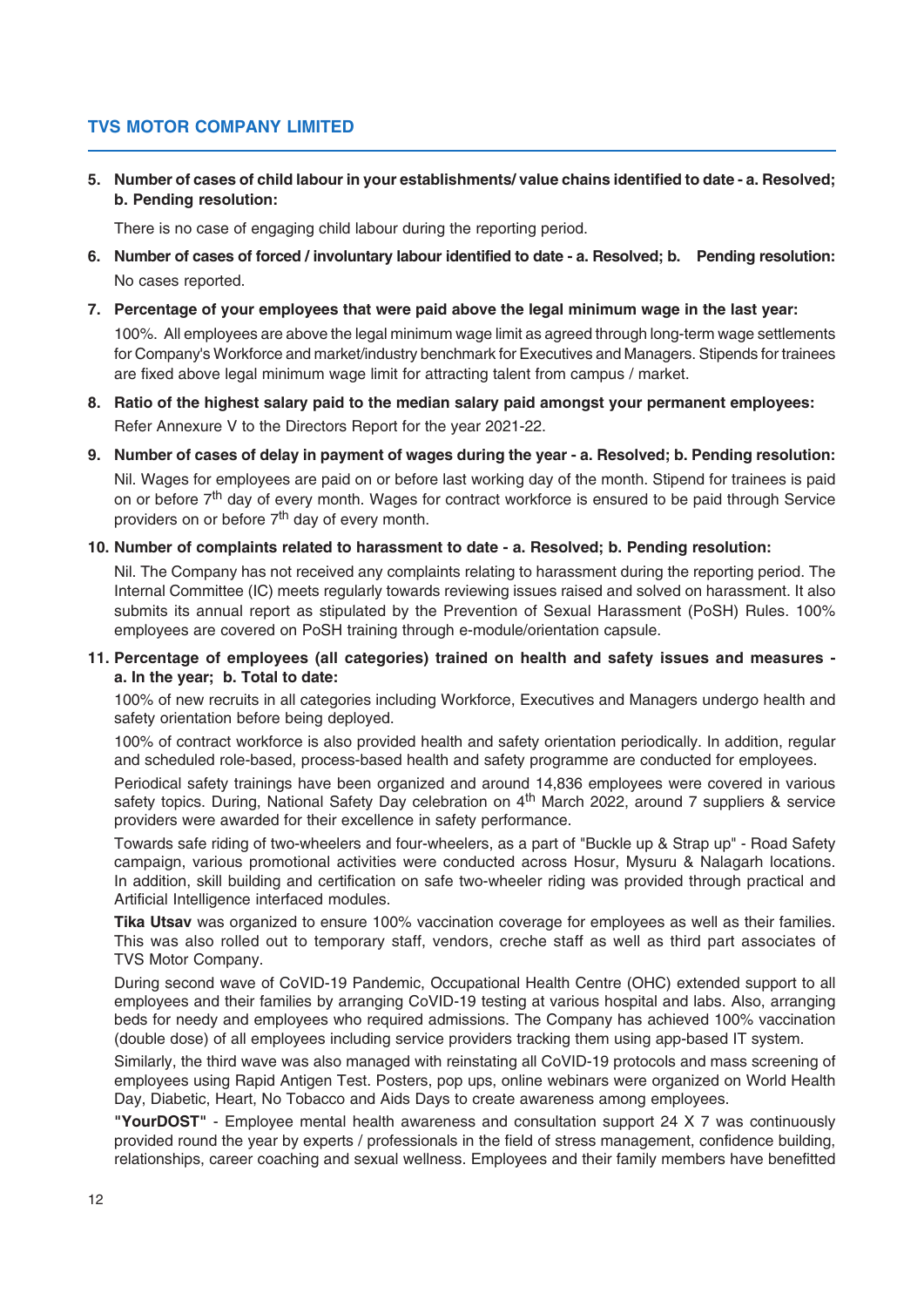by way of individual consultations. In addition, informative webinar sessions were conducted benefitting over 1,000 employees.

## **12. Percentage of employees provided training and skill upgradation - a. In the year; b. Total to date:**

TVS Institute for Quality and Leadership (IQL) is the Corporate University of the Company and its Group Companies, certified by Global Council of Corporate Universities (Global CCU). TVS-IQL is responsible for supporting change and transformation of people, culture and processes towards institutionalizing learning for individual and collective contribution towards future challenges.

During the last financial year (2021-22), The Company has delivered 100+ role-based competency training programme to 900+ employees across the functions covering 82% of role-based competencies through combination of self-learning and virtual instructor lead training sessions.

Training and certification courses were conducted in the areas of EV and Taguchi Methods covering about 150 identified Executives and Managers.

IQL has developed an online learning platform to enable self-learning opportunities for all the employees under topics functional skills, behavioral skills, innovation and sustainability through curated content from subscribed eLearning platforms such as Actuate and Linked-in learning solutions.

IQL has sponsored 80+ Executives and Managers for the virtual training programme through external partners on different topics.

At TVS, IQL place high importance to develop employees. It provides training to each and every employee inducted and as a routine skill up-gradation is done.

## **Constantly adopting changes in training process:**

To address the complexity from various factors like product, process, supply chain, customer needs, the competency and the methods of training need to be continuously updated. This has given a thought to develop master trainers in identified areas. One such area identified was the 3J Training (Job methods, Job relations and Job instructions) among which job instruction training is being delivered to the trainer to advance them as master trainers. IQL could develop 15 master trainers from training function. Subsequently, JI methodology is being predominantly used for team member training where key points and reason for key points of each major steps are emphasized. This resulted in achieving the line utilization KPI.

# **Being agile:**

There was shortfall of welders in the supplier both tier1 and tier2 because of migration of numerous people during lockdown. This created huge vacuum on the availability of trained resources and around 250 welders were required in the short span of time. It was utmost critical to business. IQL has supported the training of over 263 persons as welders.

The details of training to employees, suppliers, service providers and visitors are given below:

- Employee's skills training : 4,525 people
- Employee's redeployment : 434 people
- Suppliers' skill training : 263 people

#### **Leadership Indicators:**

**1. Categories of employees (list up to three) supported by affirmative action, and has there been any change from the previous year:**

Workforce, Executives and Managers are the three categories of employees. Continuous efforts are made towards affirmative actions as and when opportunities arise for recruitment / engagement of Workforce, Executive and Managers.

During reporting period, towards improving inclusivity, sensitization workshops on working with "Persons with Disability (PwD)" were conducted for managers, teams, support staffs covering 250 employees. In January 2022, 52 persons with speech and hearing impairment joined the workforce as trainees at Hosur and Mysuru plants.

**"Flying Lessons"**- Second batch of coaching and mentoring programme was rolled out towards developing women leaders in the Company.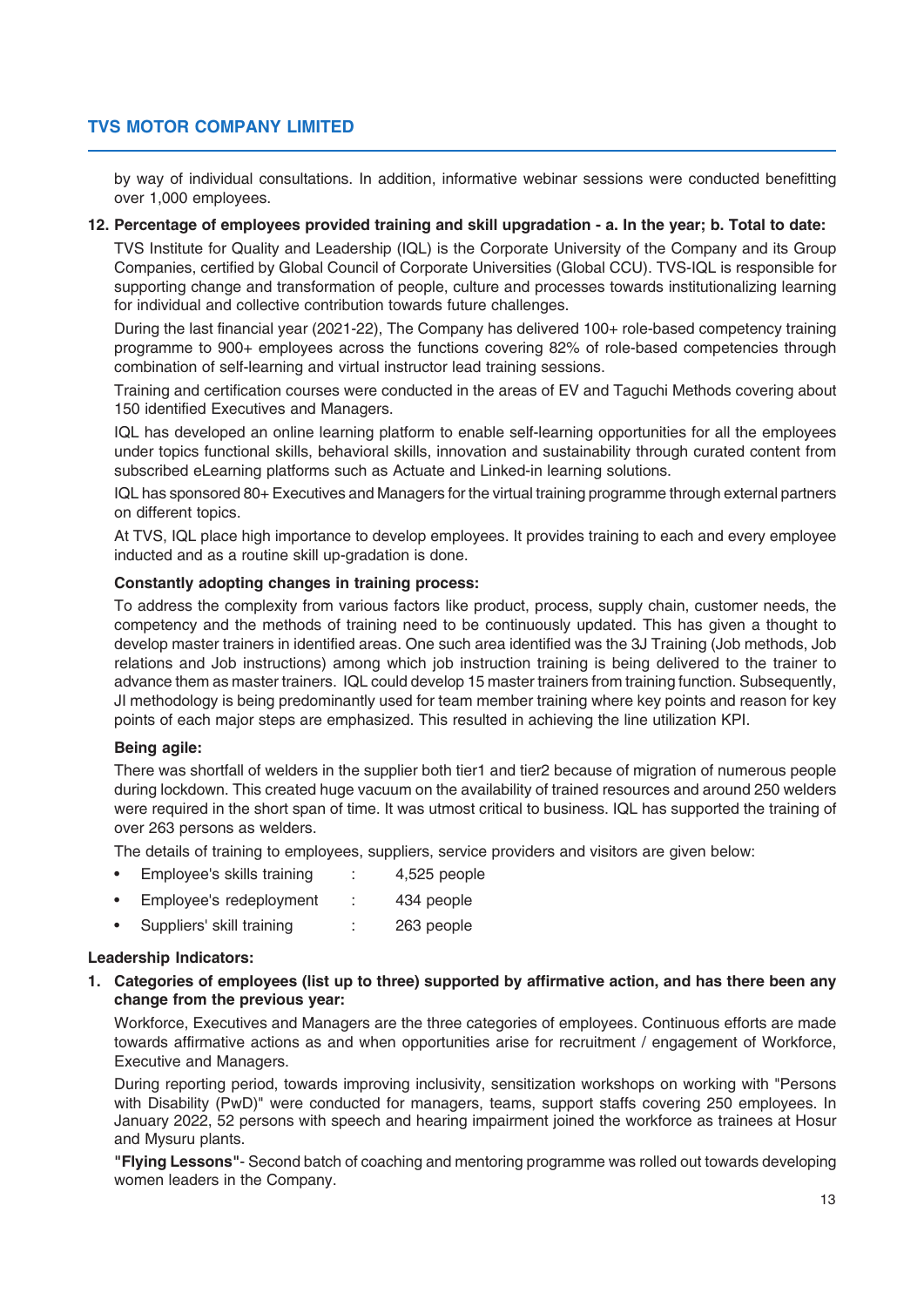Workshops for women employees organized to support them on managing work-life balance, Women Hygiene and well-being, Executive Presence, and personal branding to progress in professional career, parenting workshops, workshop on raising non-acceptance to domestic violence, financial well-being, technology leadership development, and balancing expectations at work & personal front were organized, covering over 300 women employees and families.

Focused group discussions were organized for women to understand their challenges and accordingly actions were taken to support them, this included improving ergonomics at assembly line, more health & wellbeing awareness sessions for women, improving support on transportation, improvements in uniforms and installation of free sanitary pad dispensers in women washrooms.

The Company has recently been recognized for Diversity and Inclusion (D&I) initiatives:

**"Beyond Prism"** - unconscious bias workshops were conducted for managers to sensitise them about gender diversity. During the reporting period, 8 such workshops were conducted covering over 220 senior managers.

#### **2. Percentage of non-permanent employees that are linked to any standing platform / association:**

All welfare measures viz., uniform, transport, canteen, medical facility are provided to non-permanent at par with permanent employees.

In addition, stakeholder engagement programme are conducted periodically towards understanding their needs and expectations and appropriate counter-measures are implemented.

With open door policy in practice, employees including non-permanent are encouraged to approach any level of office towards redressal of grievances.

**3. Percentage of children identified as employed in your establishments / value chain that have been remediated - a. In reporting year; b. Total to date:**

Nil. As a system lock, hiring process allows only adults aged 18 years and above. As a part of daily management, entry into the premises is allowed for personnel aged 18 years and above. For supplier and service providers, this requirement is mentioned as one of the clauses in business agreements.

**4. Percentage of forced / involuntary labour identified in your establishments / supply remediated a. In reporting year; b. Total to date:**

NIL. All agreements executed by employees, suppliers, dealers and service providers with the company contains the clause for separation by giving notice on either side.

**5. Examples of steps taken (up to three) to prevent adverse consequences to the complainant in the case of harassment cases:**

Code of Conduct enumerates that all complaints, enquiries and investigations are to be treated with confidentiality and the protection to whistle blower is also assured.

Needless to mention, any attempts to intimidate the whistle blower is also treated as violation of Code of Conduct and communicated to all employees. Information revealed by the committee is strictly on a needto-know basis.

The process followed is with Principles of Natural Justice, maintaining anonymity of the employee.

## **6. Percentage of supply chain partners (by value) that were assessed for adherence to health and safety practices:**

100% of the suppliers and service providers. In addition, key fabrication suppliers were assessed on occupational health and safety requirements. Towards sharing the best practices and in identifying hazards and to implement control measures, 8 suppliers (Tier-1) have been covered under scheduled audit by OHS professionals.

#### **7. Describe the work-life balance issues (up to three) that were brought up by employees:**

- a) Due to pandemic the seating arrangements in the dining halls were made with no possibility to have conversations amongst employees. This was raised by employees during various Focused Group Discussions.
- b) During WFH, employees raised concerns over extended hours with limitless meetings.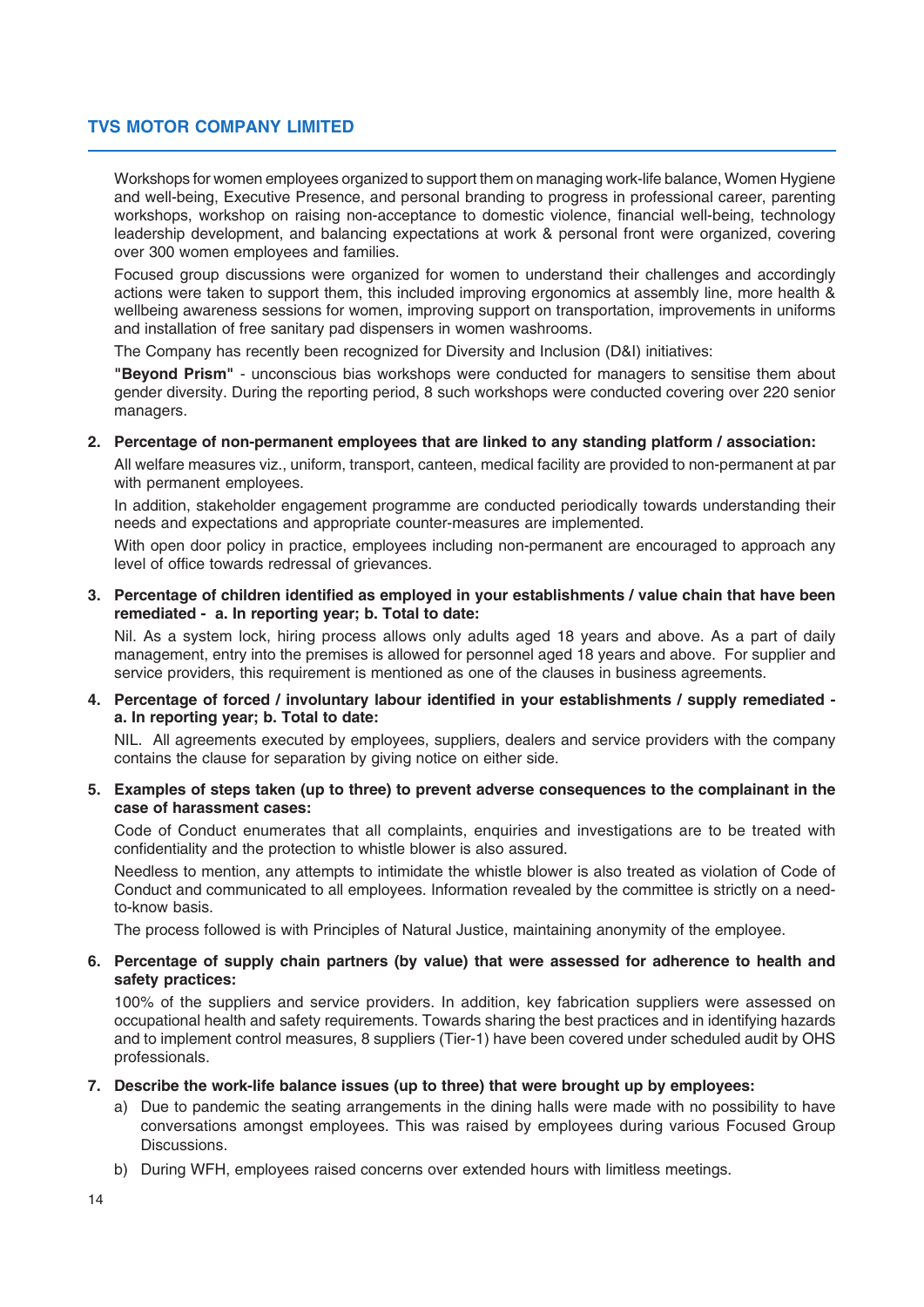c) During interactions, generation X & Y employees raised concerns over availability of more options for meals and food options on campus, as well as lack of collaboration spaces for Cross Functional Teams.

## **8. Examples (up to three) of identified work-life balance topics that have been implemented:**

- a) With relaxation in the CoVID-19 norms, based on employee feedback, dining halls seating arrangements were reverted to group dining, allowing employees scope to have casual conversations over meals.
- b) Revised Hybrid-working Policy is released with guidelines for managers to ensure inclusive behavior and clear working hours during WFH.
- c) A western tuck shop, sandwich point, coffee point and snack shop introduced, to ensure multi-generational inclusion for employees. This space is also used as collaboration space by Cross Functional Teams to come together for discussions, collaboration and offer quick solutions to everyday challenges.

# **PRINCIPLE 4: BUSINESSES SHOULD RESPECT THE INTERESTS OF, AND BE RESPONSIVE TO ALL ITS STAKEHOLDERS**

## **Essential Indicators:**

**1. List of stakeholder groups that have been identified as key to your business:**

Customers, Dealers, Employees, Policy Makers, Government, Regulatory bodies, Share Holders, Investors, Suppliers, Trade Union, Media, and Local Community.

- **2. Positions / departments / functions responsible for engagement with each stakeholder category identified above?**
	- Customers & Dealers: Marketing, Sales & Service
	- Community: CSR wing
	- Policy Makers, Government, Trade union and Employees: Human Resource Development
	- Suppliers: Central Purchase (CP), Central Procurement Group (OPN), Supplier Quality team (QAD)
	- Media: Corporate Communication Department
	- Investors: Finance and Secretarial Department
- **3. Number of stakeholder groups that were formally engaged on environment and social issues in the last year:**

Employees, their families, and people in value chain were supported for first and second dose vaccination through several camps for CoVID-19.

Awareness building programme in collaboration with regulatory authorities were conducted towards avoidance of single-use plastics. Employees were provided with cloth bags to encourage the usage.

**4. Percentage of input material and services (by value), in the year, that were procured from local and small vendors / producers:**

94% of the input is sourced from local vendors (within India). 8% of the input is sourced from MSME suppliers.

#### **Leadership Indicators:**

**1. Frequency of engagement with each stakeholder group:**

Daily, Weekly, Monthly, Quarterly, Yearly- Based on the needs and Key Performance Indicators (KPI) review schedules.

**2. Examples (up to three) of how the business has incorporated inputs from stakeholders:**

**Customers:** The Company has strong team which gathers information through market survey, customer research, etc. It has developed its own methodology for this purpose. The Company incorporates these inputs to design & development of new products and to upgrade the existing products.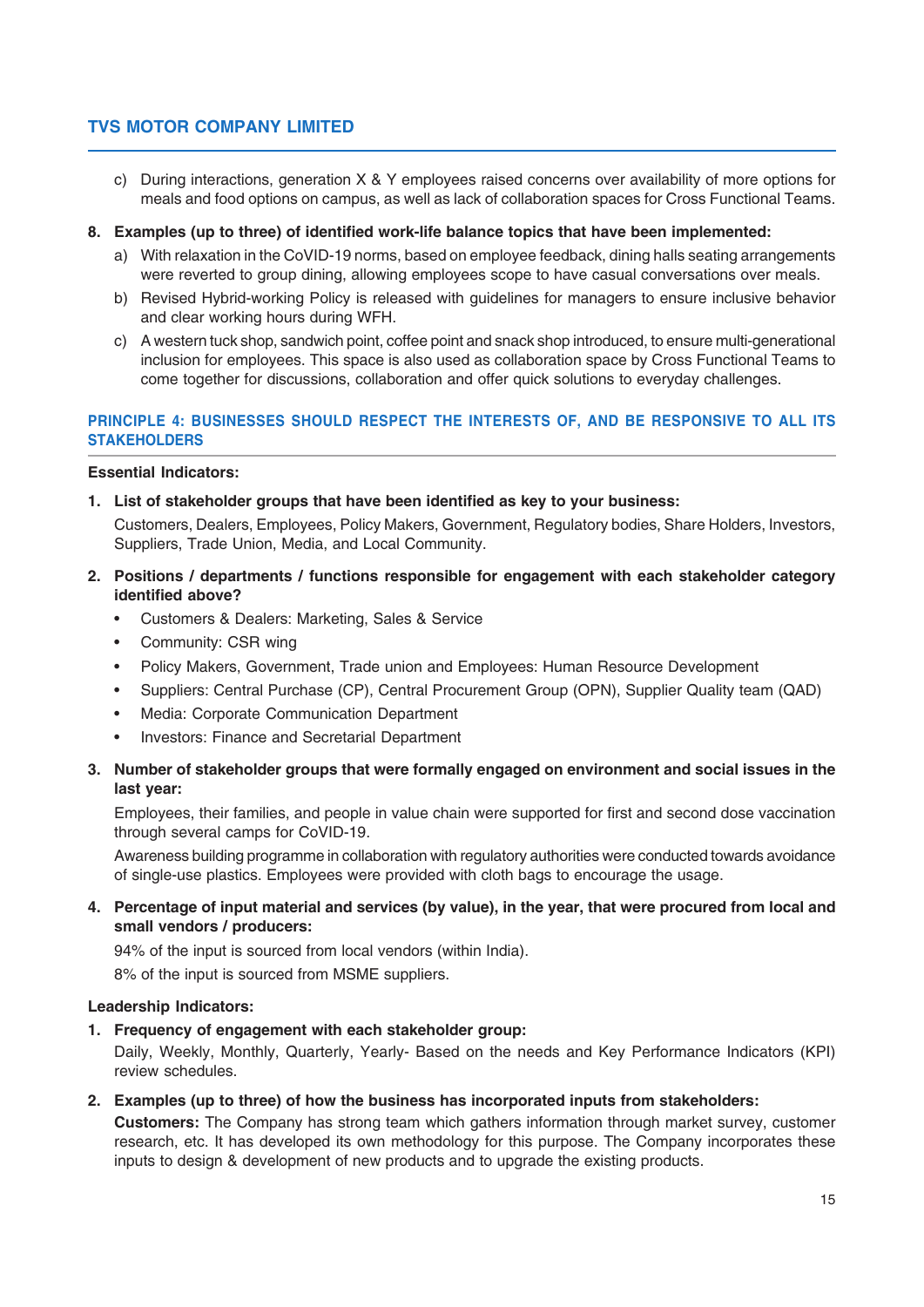As per customers' aspirations for higher fuel economy, the new Jupiter 125 has 4% higher fuel efficiency. To align with future regulatory requirements, E10 and E12, Ethanol blended gasoline compatible vehicles are designed and developed.

**Suppliers:** Following activities were carried out after taking input from suppliers-

a) Constant communication and information sharing:

Web portal called "tradewithtvs.com" is run by the Company and actively used for sharing Quality & Delivery performance and Payment status to supplier. This is a live information sharing portal enabling communication with suppliers.

b) Enhanced collaboration through regular supplier meets:

For speeding up the developmental milestones in new product development the Company enhanced early collaboration through conducting events like "supplier day conferences"

c) Supplier excellence:

An exclusive task force towards "Supplier Excellence" was formed to support suppliers for their holistic development in their business performance viz., Safety, Productivity, Quality, Cost, Delivery by establishing sustainable manufacturing systems. The activity is driven through War on Waste "WOW" across the entire business processes.

This was initiated with fabrication supplier's cluster for sharing the best practices between Company and suppliers. In addition, this task force is the Single Window to suppliers for addressing issues and for communicating strategic developments.

Audits were conducted and support provided on process, safety practices, environment compliance and social aspects for ensuring sustainable improvement for the suppliers.

**Employee:** To improve work-life balance (WLB) score from employee engagement study, an Employee Assistance Programme (EAP) was launched. The programme focused on 360-degree well-being of employees from emotional, psychological, self-improvement to career guidance with help from experts, professionals & psychologists on board. This is available for employees as well as their families. The overall usage of this tool helped us understand the beat map at organisation level on the jet priority areas / concerns of the employees and tailor the future programme accordingly.

In the past year alone, the Company has conducted over 60 plus such sessions/webinars for employees / managers / family members. Also, 560 counselling sessions were conducted.

The Company was recognized with the award of Significant Achievement in Employee Relations by the Employer Federation of India, to recognize exceptional contribution in employee relations for the year 2021.

#### **3. List of the vulnerable and marginalized groups in each stakeholder group:**

Community - Villagers and economically deprived persons and women.

Employees - Persons with Disability (PwD) and women

Suppliers - Migrant labour and child labour

## **4. Examples of decisions and actions taken by the business to address the interests of vulnerable / marginalized groups:**

- To address the interest of vulnerable groups under community, Company had taken initiatives under CSR focusing on key areas of Economic Development, Health, Education, Infrastructure, Environment, Social and Cultural Development.
- Similarly, for vulnerable workforce, six sensitization workshops on working with "Persons with Disability (PwD)" were conducted for managers, teams, support staffs covering 250 employees. In January 2022, 52 persons with speech and hearing impairment joined the workforce as trainees at Hosur and Mysuru plant.
- The Company is making all efforts to increase percentage of women employees including senior management level. Now, the Company has about 7% women workforce and during 2021-22, the Company has won "Most Inclusive Companies Index" award.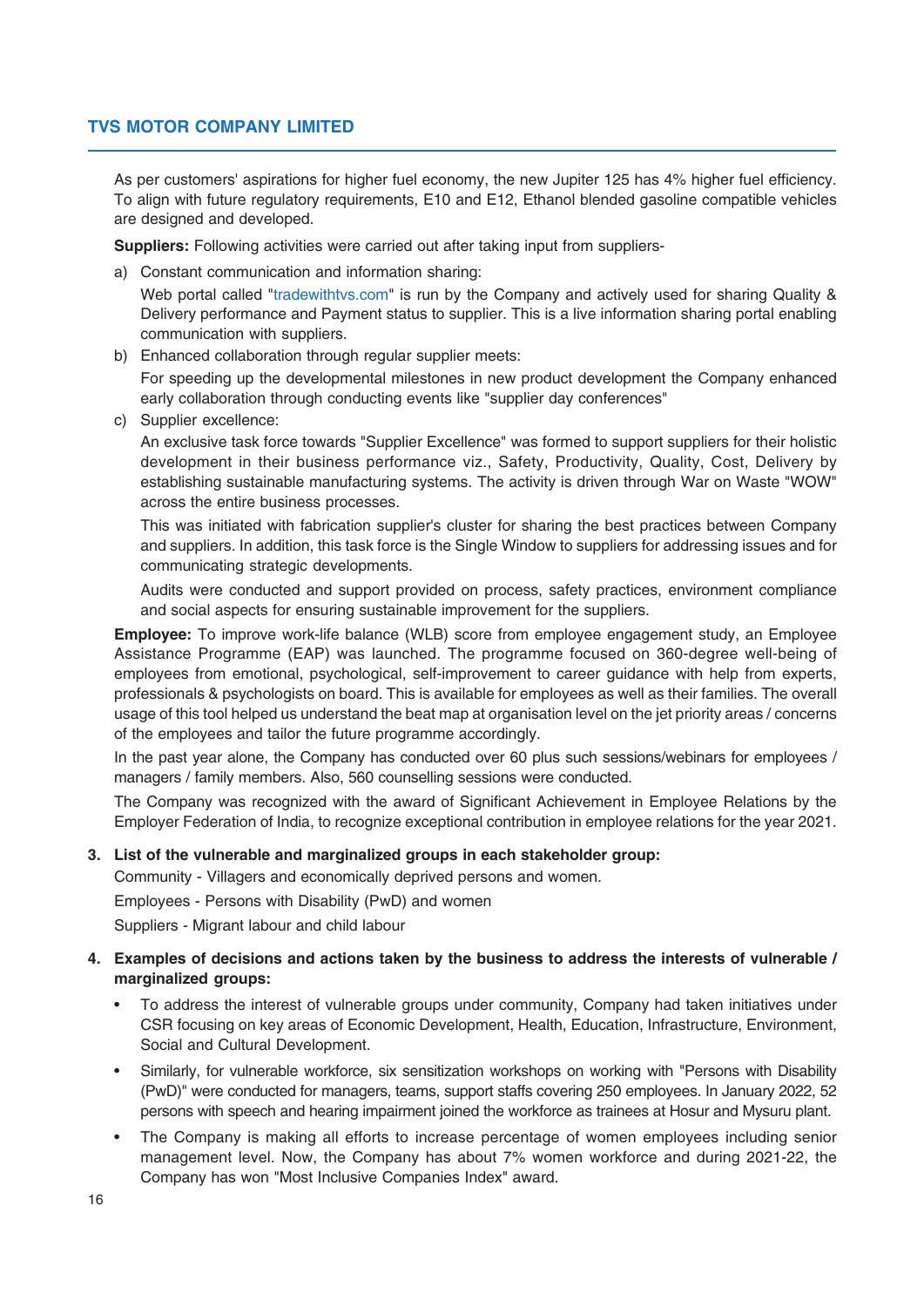• Suppliers and service providers are included in the certificate of registration which is a Government issued document and hence child labour is NIL at all its establishments. Need based audits are also conducted at supplier end.

# **PRINCIPLE 5: BUSINESSES SHOULD RESPECT AND PROMOTE HUMAN RIGHTS**

## **Essential Indicators:**

**1. Percentage of employees that have been provided training on human rights issues - a. In the year; b. Total to date:**

100%.

The Company has put in place a Code of Conduct that covers Human rights issues and is applicable to all employees to adhere and uphold the standards contained therein.

E-module has been developed and deployed.

**2. Employee categories that are covered by the human rights policies of the business - Permanent / Contract / Casual:**

All categories of employees viz., Permanent / Contract & Casual are covered by the Human Rights Policies.

- **3. Number of business agreements and contracts with third party partners that were reviewed in the year, to avoid complicity with adverse human rights impacts in the previous year:** 100% of business agreements are reviewed so as to ensure protection of Human Rights.
- **4. Stakeholders groups governed by the grievance committee for human rights issues:** The grievance committee meets periodically to review complaints raised if any through e-mail ID provided or otherwise from any of its stakeholder groups viz., employees, visitors, suppliers, and service providers etc.,
- **5. Number of stakeholders that reported human rights related grievances and/or complaints a. Received in the year; b. Pending resolution:** Nil

#### **Leadership Indicators:**

- **1. Percentage of contractual employees and value chain partners that have been made aware / provided training on human rights issues - a. In the year; b. Total to date:**
	- Contract workforces are engaged through professional service providers.
	- Contract agreements contain compliance to all statutory labour laws including PoSH.
	- Service providers and contract workforce are periodically provided with orientation on human rights aspects.
- **2. External stakeholder groups and representatives that are covered by the human rights policies of the business:**

All contract agreements with stakeholders have clauses pertaining to Industrial & labour laws compliance, which takes care of human rights.

**3. Stakeholder groups that have been made aware of the grievance mechanisms for human rights issues - a. During the year; b. Total to date:**

100% of stakeholders have been made aware of the grievance mechanism for any issues including human rights with clear redressal process.

ethics@tvsmotor.com is an exclusive email ID created for this purpose.

In addition, following programme enable picking up early warning signals and acting closer to the source of occurrence.

- Employee Contact Programme Monthly
- Open Door Policy
- Plant Committee Meeting Monthly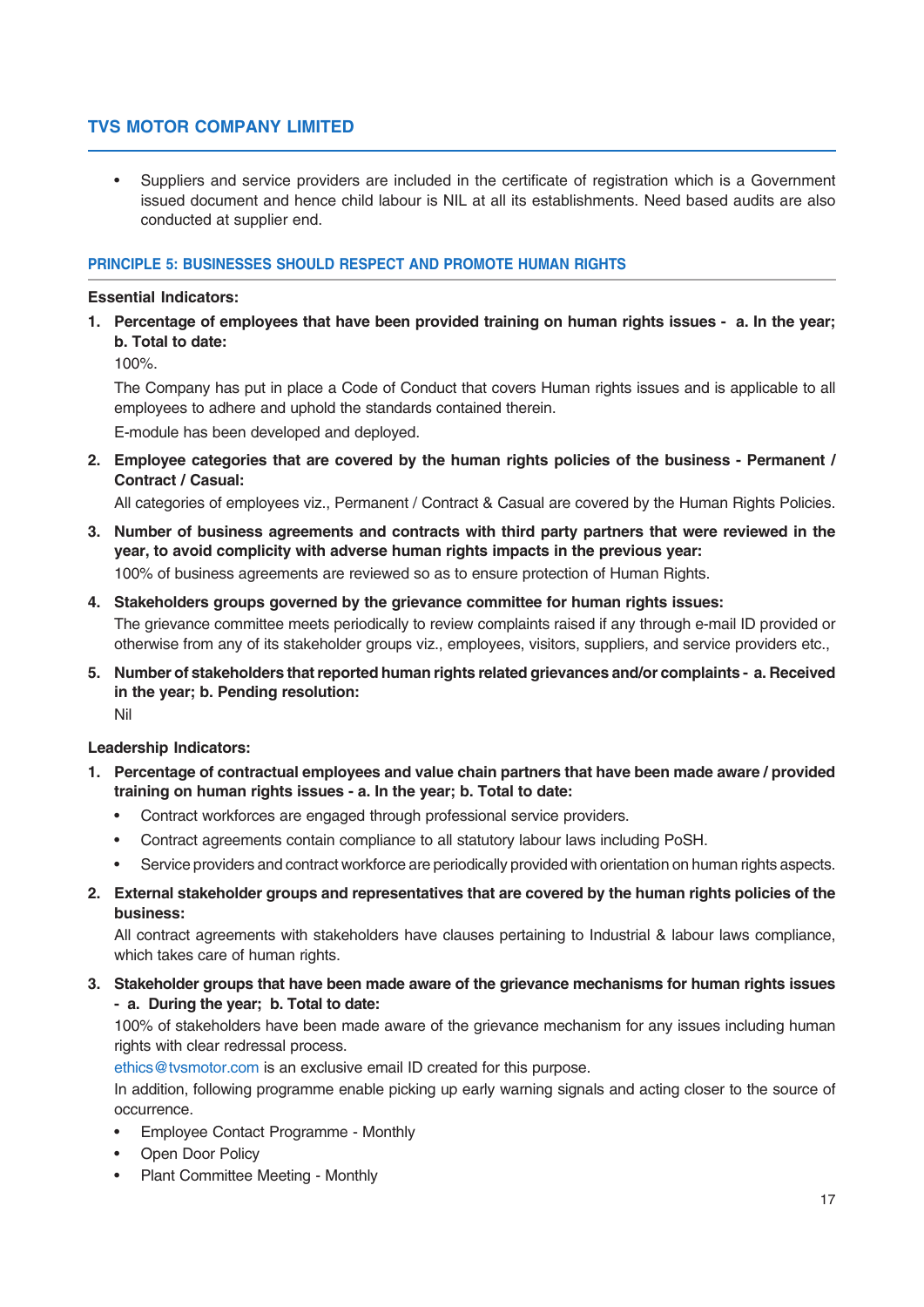- Worker's participation through various committees which meet periodically / monthly
- Need based meetings with Union
- Focus group discussion with middle level managers- Quarterly
- Focused Group Discussions with Women Employees
- Focused Group Discussions with PwD and Separate Interactions with their Managers.
- Women resource group meet- Quarterly
- CEO connect- Quarterly
- MD connect with new joiners Annually
- **4. List (up to three) corrective actions taken to eliminate complicity with adverse human rights impacts in the last year.**

Nil

- **5. Provide (up to two) examples of a business process being modified / introduced as a result of addressing human rights grievances / complaints.** Not Applicable.
- **6. Provide details of the scope and coverage of any human rights due-diligence conducted during the year.**

Nil

# **PRINCIPLE 6: BUSINESSES SHOULD RESPECT AND MAKE EFFORTS TO PROTECT AND RESTORE THE ENVIRONMENT.**

#### **Essential Indicators:**

- **1. Material risks of potential or actual adverse impacts upon the environment and communities by the business:**
	- **a. Identified in the year:**
		- i. Hazardous chemicals in products and processes
		- ii.  $CO<sub>2</sub>$  emissions
		- iii. End-of-Life Lithium-ion batteries

#### **b. Mitigation and adaptation measures put in place for the above environmental risks:**

#### **i. Hazardous chemical restrictions**

The Company has identified and prohibited using hazardous chemicals that pose risk to the environment as well as to the society.

- Heavy Metal Restriction (HMR) As per AIS 129
- Persistent Organic Pollutants (POPs) as per Stockholm convention.

Company strictly adheres to internal material standard that lists all the prohibited and declarable substances. Further, continuous training is imparted to its suppliers and internal teams for compliance.

#### **ii.** Reduction of CO<sub>2</sub> emissions

Development of Electric Vehicles - The EVs have zero tailpipe emissions. Through series launches of EV products, efforts are made to cut down the  $CO<sub>2</sub>$  emissions.

Development of Flex Fuel Vehicle (FFV) - The Company is developing flex fuel vehicle which can run on higher blends of ethanol. The Flex Fuel Vehicles can run using up to 85% bioethanol, which leads to reduction of CO, HC emissions as well as  $CO<sub>2</sub>$  emissions from fossil fuel.

### **iii. Recycling of Lithium-ion batteries**

The Company has tied with battery recyclers for environmentally friendly disposal of End-of-Life Batteries. The recycling of batteries not only avoid the risk of fire hazards but also helps to recover the precious metals like Li, Ni, Mn, Co and other materials.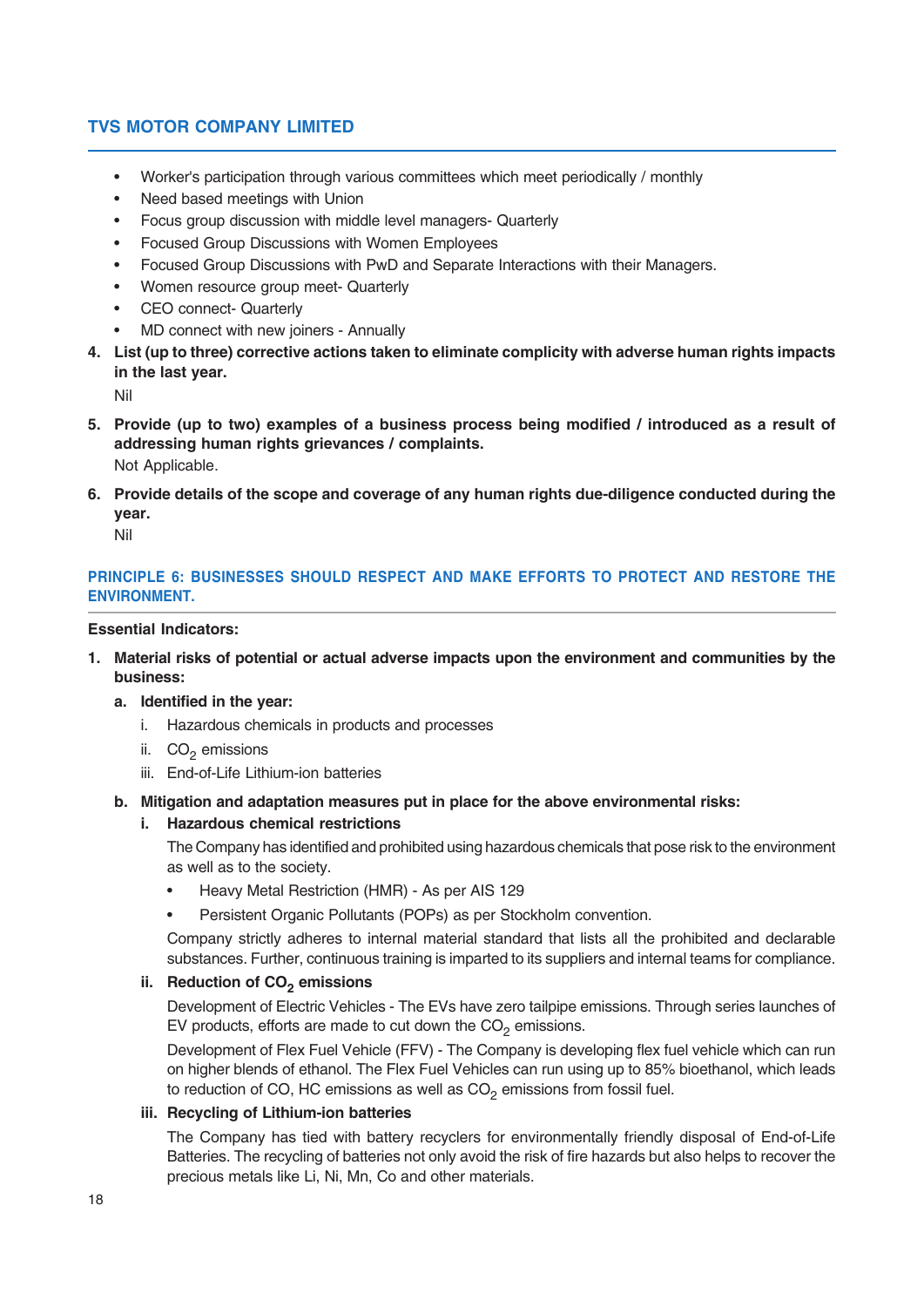- **2. Good practices (up to three) in reduction, recycling and reuse initiatives that contributed to lowering the adverse environmental footprint of your business activities:**
	- Company has an electric vehicle in its portfolio which has zero tailpipe emissions.
	- Company has developed ethanol blended gasoline (up to E12) compatible vehicles. Also, Company is developing the vehicles that are E20 material compliant. Since, the ethanol is Carbon neutral, the net emissions are lowered.
	- Company, continued efforts to reduce the usage of hazardous chemicals including Cr6+, Pb, Hg, and Cd in Company's products
	- Under Extended Producer Responsibility (EPR), the Company has collected and recycled 318 Tons of plastic packaging material across India.
	- The hazardous waste generated in the factory viz., paint sludge, chemical sludge generated from wastewater treatment plant, waste containing traces of oil are being co-processed in cement industry for over 15 years.
	- The flushing thinner generated in the painting process is partially distilled and reused. The total quantity of the thinner distilled and reused in the reporting period was 208.50 Tons.
- **3. Examples of any collective action by your business with other businesses / NGOs / government agencies / international partners / development institutions undertaken to address any of the environmental risks opportunities identified above:**
	- The Company has tied up with Tata Power and Jio-bp to set up Electric Vehicle charging infrastructure across the nation.
	- The Company has tied up with battery recyclers for recycling the end-of-life batteries to avoid risk of fire hazard while storing, and to recover the precious metals like Nickel, Manganese, Cobalt, etc.
	- The Company has collaborated with esteemed academic institutions towards for development of lightweighting, advanced materials, and other green technologies for new products.
- **4. Details of any adverse orders in respect of any show cause / legal notices from CPCB/ NGT/ SPCB received during the year:**

Nil

# **Leadership Indicators:**

- **1. Information on environmental impact assessments undertaken in the year:**
	- **a. Have the results been communicated in the public domain** NIL
	- **b. Provide details of any actions taken to mitigate any negative social impacts.** Necessity for Environment impact assessment did not arise.
- **2. Risk management strategies and measures for each material environmental risk identified for the business:**
	- **a. Details of measures:**

Company's policy and actions are principally aimed to reduce  $CO<sub>2</sub>$  emission intensity. Following measures are taken-

- Active development of Electric vehicles with focus for increasing the share of business
- Development of alternate fuel compatible vehicles
- Reduction of weight of the products (Material conservation)
- Improving Fuel Efficiency of the products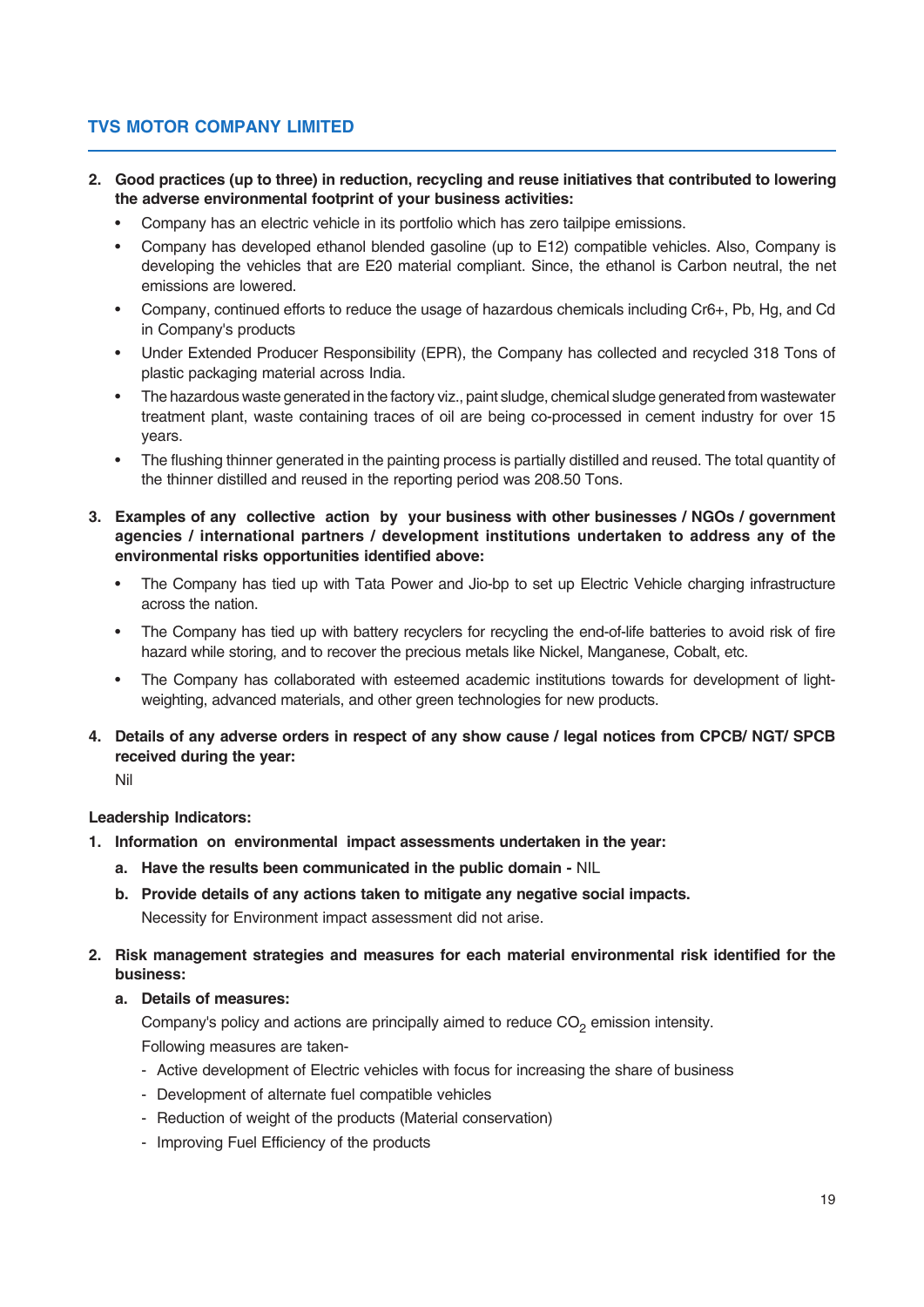## **b. Targets and achievement values:**

| S.No | <b>Risk</b>                                                                                                   | <b>Target</b>                                                                   | <b>Achievement</b>                                                                                                                    |
|------|---------------------------------------------------------------------------------------------------------------|---------------------------------------------------------------------------------|---------------------------------------------------------------------------------------------------------------------------------------|
| 1.   | Migration to Electric Vehicles                                                                                | Development of Electric vehicle<br>in 2W and 3W segments                        | iQube network is expanded to<br>30+ cities. The accessibility of<br>EVs to customer is increased                                      |
| 2.   | Migration towards low emission<br>and alternate fuel vehicles.                                                | On-time implementation of alter-<br>nate fuel compliant products (up<br>to E20) | Upto E12 compliant BS VI<br>۰<br>products launched.<br>Development of E20 and flex<br>fuel compatible vehicles are<br>under progress. |
| 3.   | from Green House Gas (GHG) duce tailpipe emissions.<br>Emissions from product and<br>manufacturing processes. | Climate change risk arising Improve fuel efficiency and re-                     | Fuel efficiency of the products<br>increased by 1-3%. Tailpipe<br>emissions are also reduced.                                         |

# **3. Details of your specific contribution to India's Nationally determined Contributions (submitted at UNFCCC COP21 in 2015):**

The Company has a policy that addresses combating "Climate Change" by improving energy efficiency and use of renewable energy. The Company's Energy Management System has already made significant progress towards improving energy efficiency.

In-line with NDC-2, Company covers most of its electricity consumption with renewable energies and was 80.4% during the reporting year. This initiative of renewable energy resulted in  $CO<sub>2</sub>$  emissions reduction of 61,386 tons during 2021-22.

In-line with NDC target-1, following steps were taken:

- Electric vehicles The market for iQUBE EV product was expanded during FY 2021-22, thus providing access to many potential customers.
- Alternate fuels TVS has developed products compatible with ethanol blended gasoline. All TVS products are E10 compliant. Developing alternate fuel compatible vehicle will reduce the consumption of petroleum product and therefore reduce  $CO<sub>2</sub>$  combustion. The Company has E100 compatible Apache 200 4V and a 3W CNG vehicle in its product portfolio.
- Light weighting Company is dedicated to reducing the weight of the vehicles. Through company's continuous efforts, weight reduction is achieved across all key products. The weight reduction has helped to reduce the  $CO<sub>2</sub>$  during manufacturing stage.
- Energy (fuel) efficiency The fuel economy of key products is increased by 2-4% through advanced technologies, friction reduction and light weighting. This increase in fuel economy will reduce the consumption of gasoline as well as  $CO<sub>2</sub>$  emissions.

# **4. New businesses - products - services created to address the material environmental risks identified:**

# **a. Information on businesses created:**

Expanding the sale network of iQube to 30+ cities has led to sales of 9,000+ units (cumulative) and Jupiter125 with higher fuel economy.

# **b. Percentage of revenue contributed by these:**

Percentage of revenue contributed by iQube and Jupiter 125 is 1.2% & 4.1% respectively.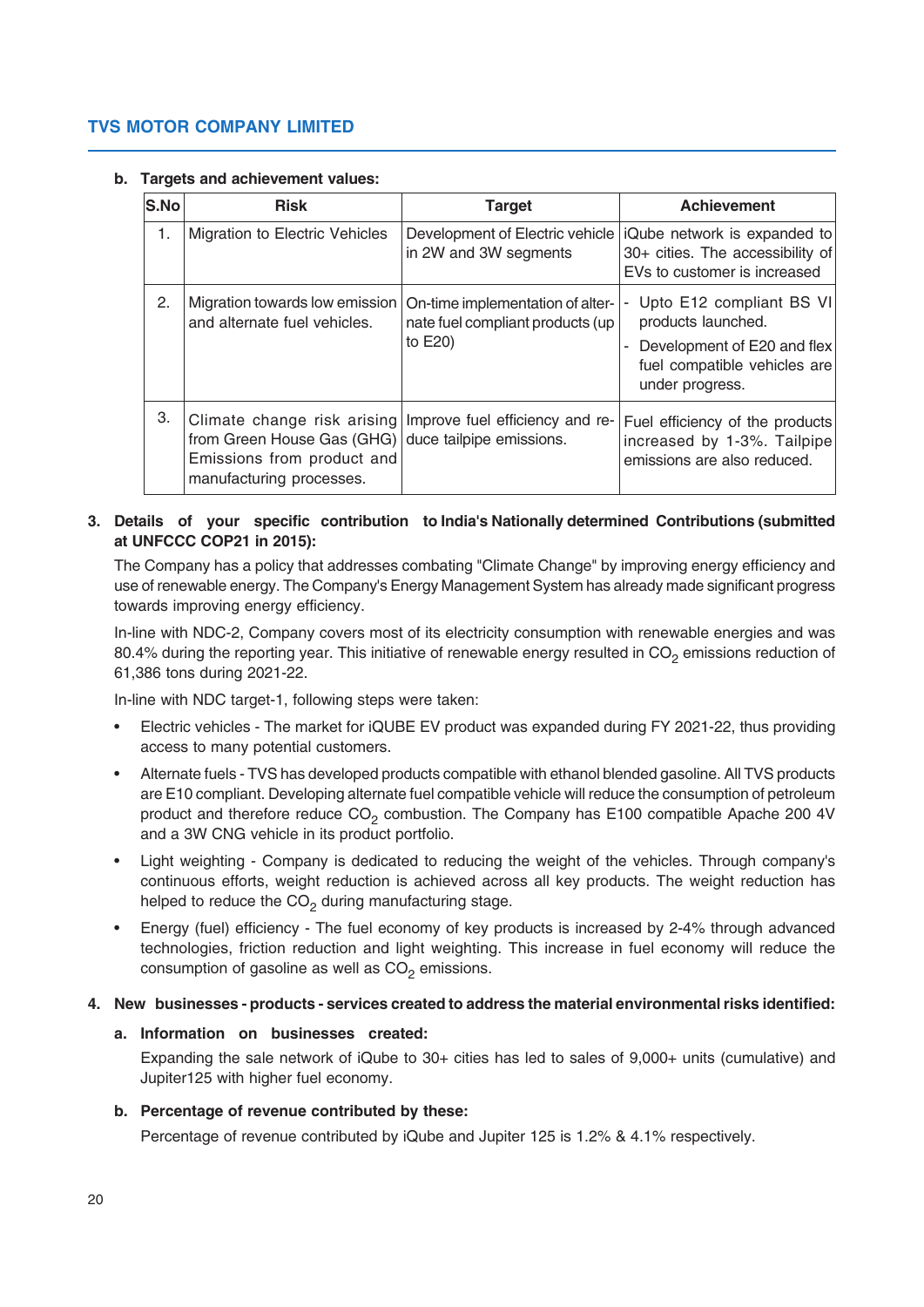- **5. Details of good practices cited in reduction, recycling and reuse initiatives benchmarked against industry best practice:**
	- The recyclability rate and recoverability rate of Company's products are in the range of 85-90% and 90-95%, respectively.
	- During 2021-22, the Company has repurposed RO rejects in domestic & industrial applications which resulted in fresh water saving of 500 Kilo Litres.
	- The Company has advance membrane bioreactor for industrial wastewater treatment and during 2021-22. the Company has recycled and reused 1,62,059 Kilo Litres of treated industrial wastewater.

## **PRINCIPLE 7: BUSINESSES, WHEN ENGAGING IN INFLUENCING PUBLIC AND REGULATORY POLICY, SHOULD DO SO IN A MANNER THAT IS RESPONSIBLE AND TRANSPARENT**

## **Essential Indicators:**

**1. Review public policy advocacy positions by the governance structure for consistency with Principles of these Guidelines a. Frequency; b. Month / year of last review:**

The Company works closely with leading Industry Associations and Chambers of Commerce at International, National, State and Local levels to advocate and pursue various causes that are in the larger interests of industry, economy, society and the public.

From time-to-time these have been in areas such as economic reforms, corporate governance and transparency, affirmative action, education and skill development, women empowerment.

The Company has a separate wing, viz., Srinivasan Services Trust (SST), which:

- a. Works with Government education departments and local panchayats to improve education;
- b. Introduces new income generation activities, increase in agriculture and better Livestock management;
- c. Coordinates between local bodies, government and community to maintain a clean environment;
- d. Provides easy access to Primary Healthcare and adoption of proper sanitation, hygiene and nutrition;
- e. Supports government bodies in developing infrastructure such as roads, drinking water facilities and more; and

Women empowerment through supporting self-help groups (SHGs) involved in income generation activities to market their products.

# **2. Names of trade and industry chambers and associations that you are a member / affiliate of:**

The Company is member of following:

- Confederation of Indian Industry (CII);
- Society of Indian Automobile Manufacturers (SIAM)
- Hosur Industries Association (HIA)
- Karnataka Employers Association (KEA)
- Automotive Research Association of India (ARAI)
- SIAM HCG (Human Capital Group)
- Bangalore Chamber of Industry and Commerce
- Madras Chamber of Industry and Commerce
- Baddi Barotiwala Nalagarh Industries Association (BBNIA)
- Employers Federation of India (EFI)
- Employers Federation of Southern India (EFSI)
- Indo Japanese Chamber of Commerce and Industry
- National Safety Council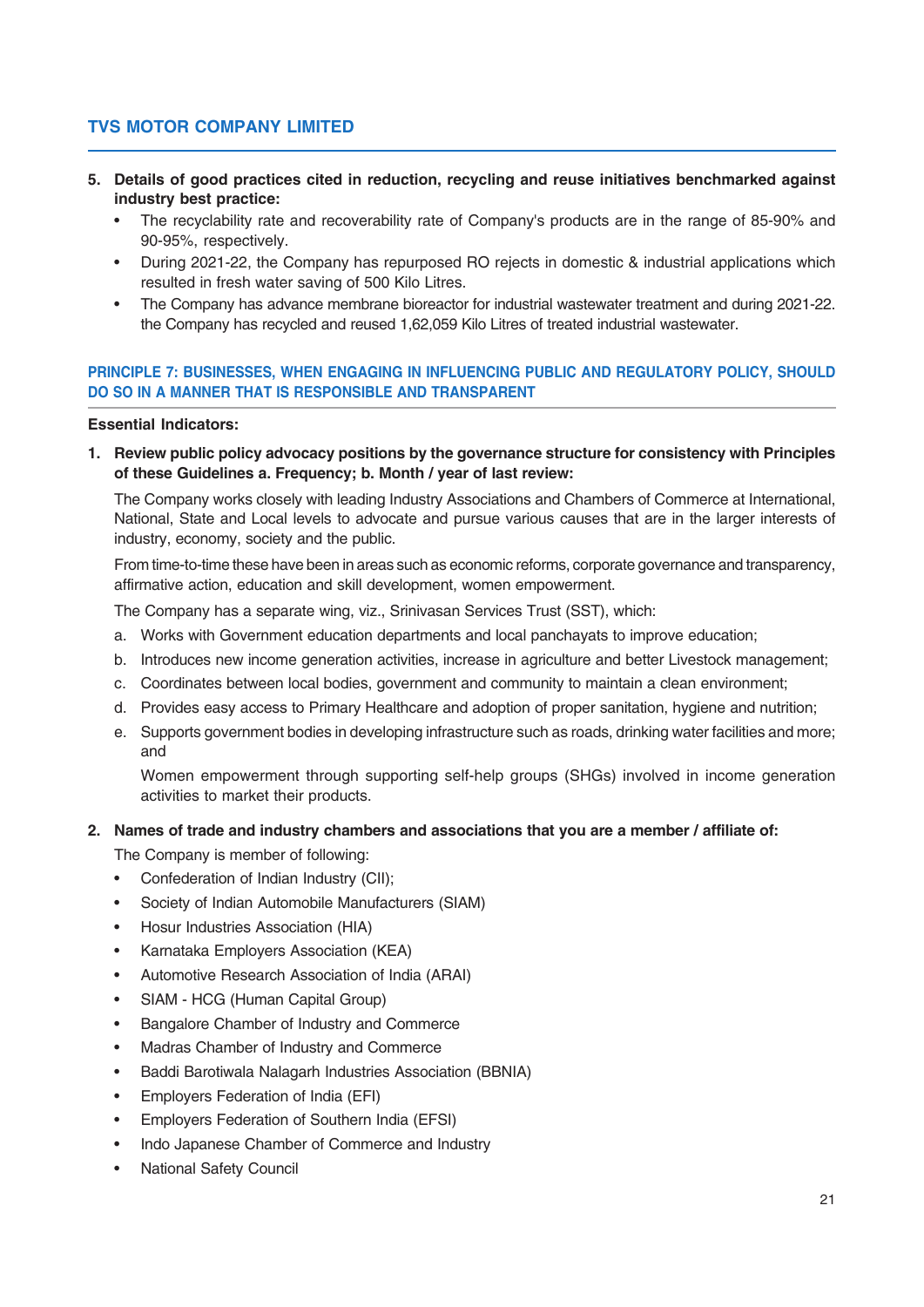**3. Details of any adverse orders received from regulatory authorities for anti-competitive conduct by your business:**

Nil

**4. Monetary contributions (if any) that have been made to political parties:**

₹ 5 Cr

# **Leadership Indicators:**

**1. The public policy positions available in the public domain:**

Environment Concern:

As a member of SIAM, played an active role in framing guidelines towards technology introduction, ramp-up of electric vehicles, biofuels and phasing out fossil fuel based engines.

In addition, guidelines on handling and disposal of End-of -life vehicles were drafted.

- **2. Examples (up to three) of any policy changes in the past year as a result of your advocacy efforts:**
	- The Company helped SIAM to organize knowledge sharing webinars on ethanol blending programme by US Grains council and ABRACICLO.
	- Provided inputs to BIS for preparing E20 reference fuel specification
	- Suggested changes in the Draft Battery Waste Management Rules 2021 through SIAM.
- **3. Details of corrective action for anti-competitive conduct, taken by the business based on adverse orders from regulatory authorities:**

Nil. The Company has not received any adverse orders from regulatory authorities for anti-competitive conduct.

# **PRINCIPLE 8: BUSINESSES SHOULD PROMOTE INCLUSIVE GROWTH AND EQUITABLE DEVELOPMENT**

#### **Essential Indicators:**

- **1. Social impact assessments of your business operations conducted:**
	- **a. Number completed in the year**

The Company carries out its welfare and CSR activities through Srinivasan Services Trust (SST), the CSR arm of the Company and through other implementing agencies.

SST's intervention under CSR is mainly confined to individual and household level, the measure on the impact are regularly made at village level internally through few indicators such as:

- Increase in community involvement on SST initiatives in villages as equal partner in the process of change.
- Increase in the delivery of existing government schemes and programme in villages which enable a win -win situation for people and government officials.
- Increase in the level of ownership by community towards sustainability of development created in villages through community-based organizations.
- **b. Number conducted by an independent external agency.**

No social impact assessment was done by external agencies in this year.

# **2. Examples of products, technologies, processes or programmes (up to three) that contribute to the benefit of the vulnerable and marginalized sections of society:**

- Facilitating formation of Self Help Groups (SHG) among rural women.
- Facilitating SHGs to avail credit facilities from banks
	- Enabling farmers to utilize the benefit of Agriculture schemes announced by the Government.
- Enabling livestock owning families to utilize the benefit of veterinary schemes announces by the Government.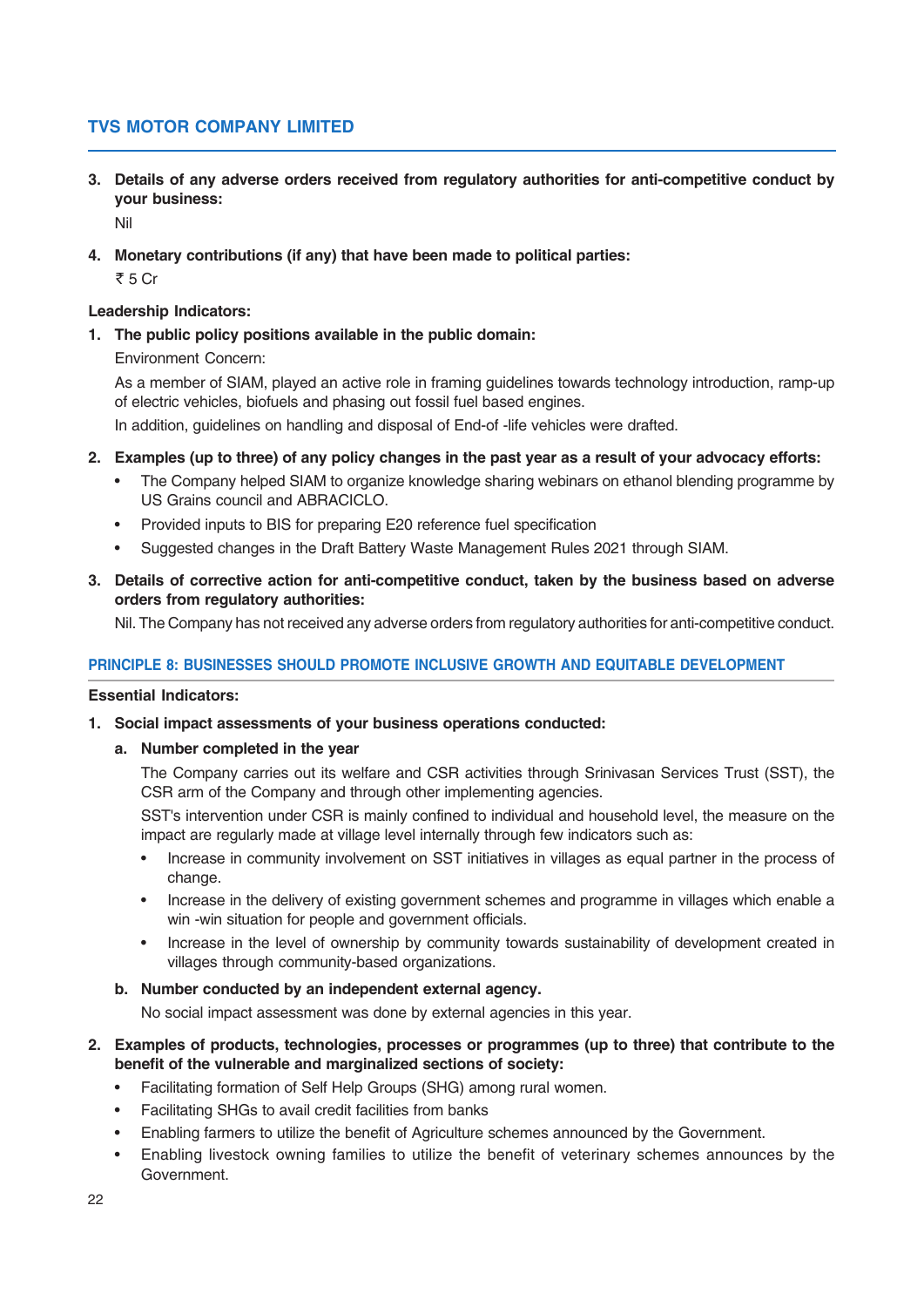- Undertaking infrastructure repair works for Anganwadis, Schools, Health centres, Veterinary centers, Water supply and water storage structures.
- Create awareness among villagers on the various social security schemes and assist them to avail the scheme.
- **3. With respect to projects during the year for which Re-settlement and Re-habilitation (R&R) is applicable - a. Number of persons that were affected / displaced by these projects; b Gross amount paid out to project-affected and displaced persons:**

Not applicable.

## **4. Details of investments (top three by value) in regions which are underdeveloped:**

To implement the CSR activities the working areas are categorized into clusters based on geographical division. The top three invested clusters during this year includes:

- Thirukurungudi, Tamil Nadu: \$ 248.18 lakh
- Padavedu, Tamil Nadu:  $\overline{z}$  203.94 lakh
- Hosur, Tamil Nadu:  $\overline{z}$  159.29 lakh
- Mysuru, Karnataka  $\bullet$   $\overline{z}$  115.18 lakh

## **5. Examples of goods and services (up to three) that incorporate local traditional knowledge:**

The resource and skills available with the Company and employees are transformed to community for making better quality produce such as:

- Converting waste banana bark into value added product.
- Concerting palm leaf into handicraft product.
- Making of eco-friendly bags from jute.
- **6. Summary of the key themes covered by CSR initiatives (as per Section 135 of Companies Act, 2013) or linked to the CSR Policy of the business:**
	- The Company CSR initiatives towards developing a conduit between the government and local communities, enabling people to access various government schemes and benefits.
	- The attempt is to make people independent and drivers of change themselves. The idea is to eventually convert individual beneficiaries into community leaders, who in turn motivate and guide others to bring about social and economic transformation of communities.
	- Development of rural communities requires a holistic approach where different aspects in an individual's life need to be addressed.
	- The economic well-being, education, social empowerment, health of the community and clean environment are all interrelated. Improvement of any one parameter often results in a commensurate improvement in others.
- **7. Details of adverse orders or judgments in intellectual property rights disputes related to traditional knowledge during the year.**

NIL

- **8. Summary of the key themes covered by CSR initiatives (as per Section 135 of Companies Act 2013) or linked to the CSR Policy of the business.**
	- a. Empowering women, Promotion of Education, including special education and employment, enhancing vocation skills.
	- b. Eradicate poverty, promoting preventive healthcare and sanitation and making available safe drinking water
	- c. ensuring environment sustainability, ecological balance, animal welfare, agroforestry, conservation of natural resources and maintain quality of soil, air and water
	- d. Rural development projects.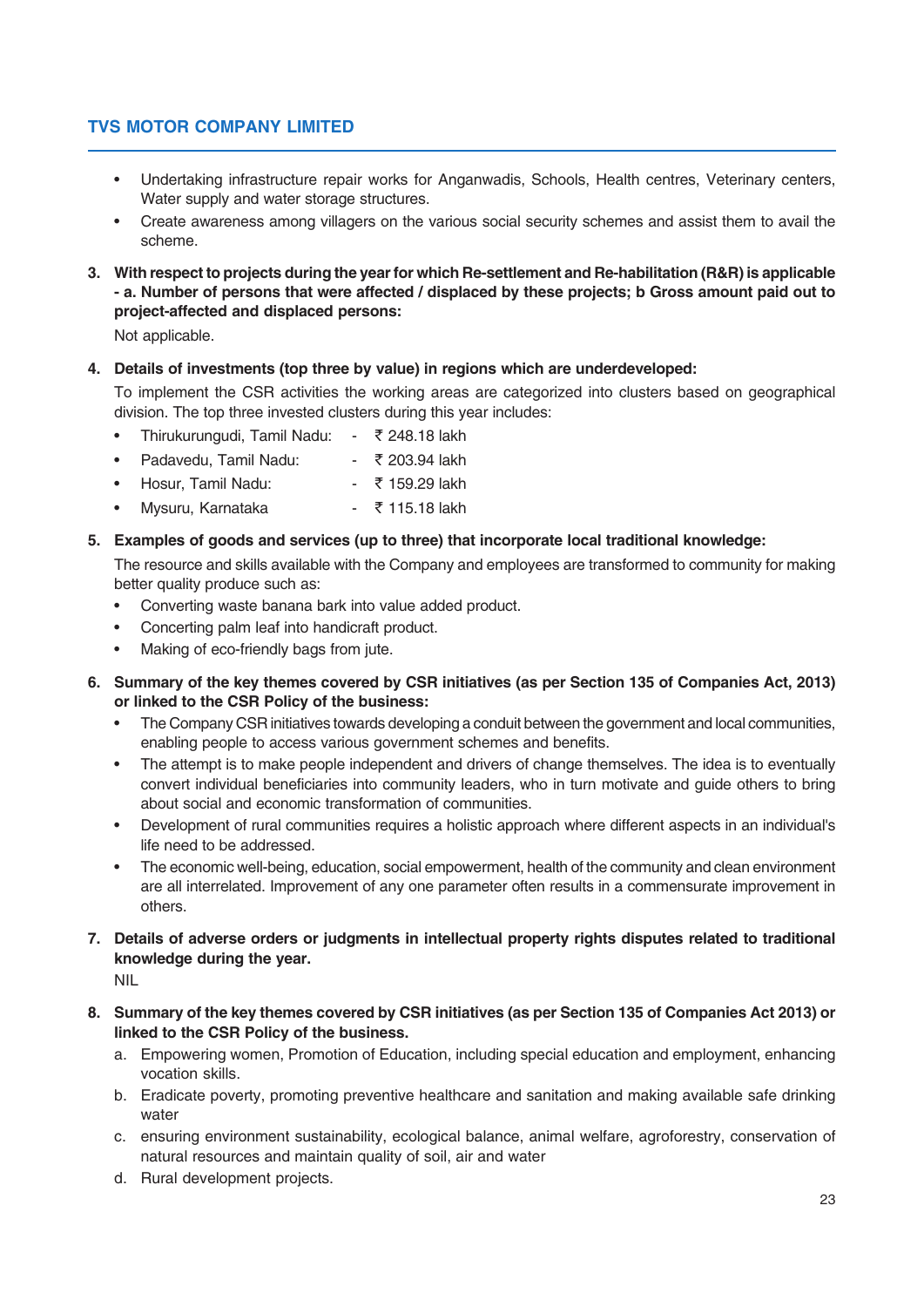# **Leadership Indicators:**

## **1. With respect to these social impact assessments**

**a. Results made available in the public domain:**

The results of social impact assessments of SST is made available in its Website: www.tvssst.org.

**b. Details of any actions taken to mitigate any negative social impacts:**

No such negative social impact noticed. SST has in house planning, implementation and monitoring team, which review the project activities in various locations at periodic intervals. The CSR team are flexible to take forward the learning at every stage of the project and do course corrective measures.

## **2. Numbers benefitting from such beneficial products, technologies or processes:**

- 770+ women SHGs formed with 10000+ members.
- $\bar{\tau}$  50+ Cr received as loan by women SHG members from banks.
- 1000+ Agriculture awareness programme conducted on Government schemes. 7000+ farmers benefitted from Government schemes.
- 1000+ Livestock awareness programme conducted on Government schemes. 10,000+ Livestock farmers benefitted from Government schemes.
- 1500+ Veterinary Camps conducted.
- 214 infrastructure works repaired/ improved.
- 1600+ Social Security Scheme awareness programme conducted. 17000+ people availed both state and central government schemes
- **3. With respect to projects during the year for which R&R is applicable a. Was the R&R package developed in consultation with project-affected people; b. Information on gross amounts, made available in the public domain:**

Not applicable.

**4. Channels / platforms used to communicate Information regarding resolution of grievances / complaints from communities:**

CSR team members lives in villages where welfare activities are carried out, to understand the needs and receive feedback then and there.

Continuous interaction with community to understand the benefit and utility of various programme implemented through SHG meetings, Gram sabha and meeting with various community-based organisations.

Feedback from Government officials at local, block and district level on the effectiveness on implementation of the government welfare schemes and programme at grass root level villages.

#### **5. Examples (up to three) of economic and social value addition in these underdeveloped regions:**

- Community involvement for inclusive development: Treating the community as equal partners in the process of change. They also play an active role on monitoring and evaluation.
- Facilitate and strengthen delivery of existing Government schemes and programme: enabling a win-win situation for the local Government officials and institutions. Hence check and balance done by Government departments.
- Empower CSR task force for achieving sustainable outcomes.
- **6. Examples where benefits of this local traditional knowledge being used by the business are shared with the community:**

The learnings SST has within the factories which are suitable for village environment will always be utilized in the SST's intervention villages. Few such learning in Company shared with community are:

- The needed resources which including ideas, inspiration and funds may are all be within reach but mobilization of the needed is key.
- Identify the priority needs and focus to ensure the benefits of development reach.
- Effective targeting is key to achieving maximum impact.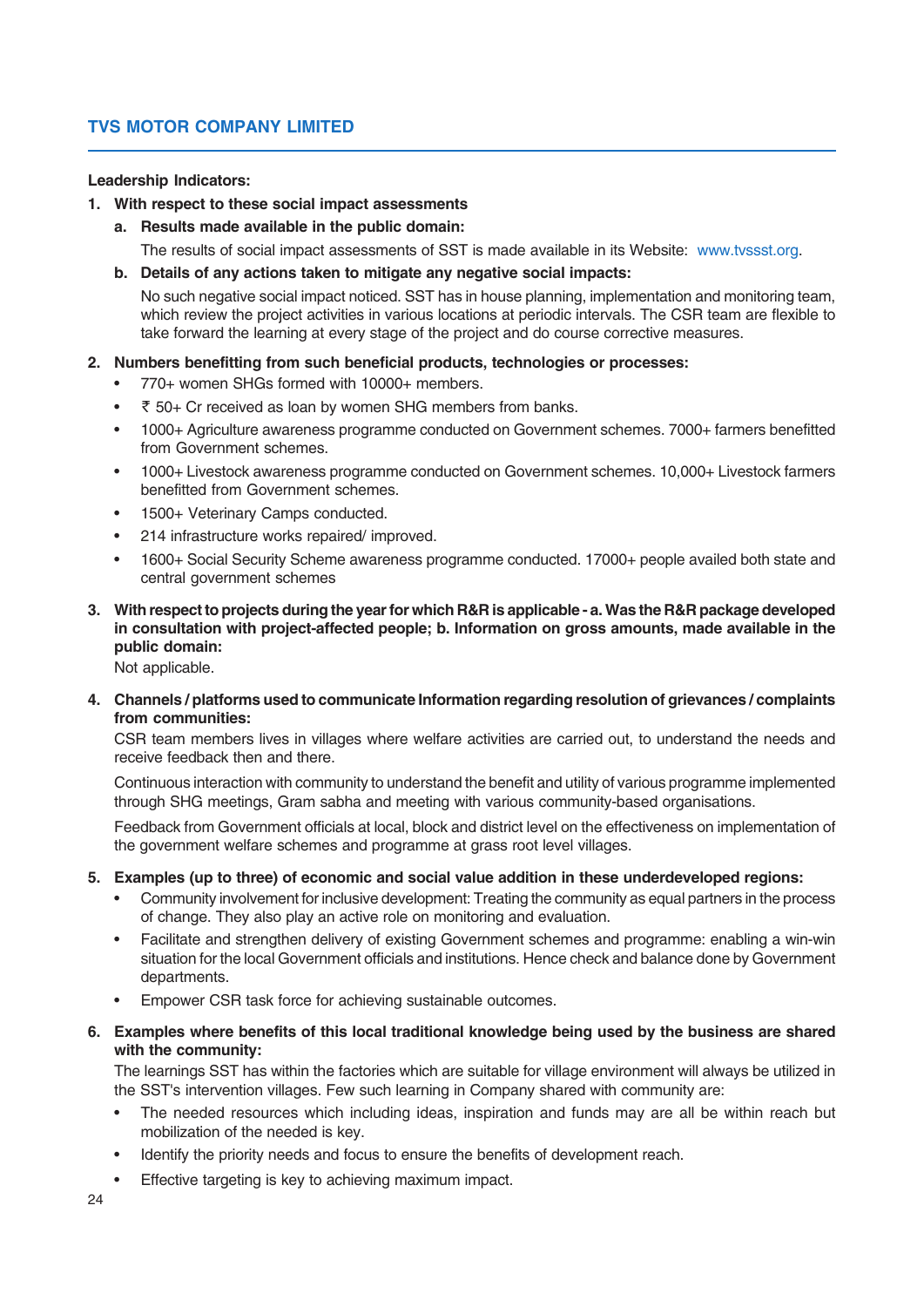Identify priority needs and focus: Summer is almost here and that is when our farmers face difficulties in finding fodder for their cows. Not anymore. This year, SST has helped 20 farmers prepare well by giving them three kilos of fodder sorghum with the help of the veterinary hospital in Vadamathimangalam village. This drought-resistant crop, that has been cultivated on half-an-acre of land, grows easily on any soil with minimum water. These farmers are relieved because they are already set for the summer, with a ready supply of grain and fodder for their livestock.

**7. Number of beneficiaries covered under your CSR projects (as per Section 135 of Companies Act, 2013), disaggregated by the vulnerable and marginalized group categories:**

SST CSR coverage focus on enabling people to enhance the socio-economic status of 15.46 lakh people out of which more than 1 lakh are in tribal areas.

- **8. Examples of how the impact of your community initiatives contribute to local and national development indicators:**
	- 2300+ Government Schools, Government Anganwadis, Government Health centers, and Government Veterinary centers repaired/renovated
	- 370+ other community structures improved for people utilization
	- Enhanced water storage capacity of 282 MI tanks through desilting
	- Plantation of 7.50 lakh trees in community & private land through people participation and government intervention
	- More than  $\bar{\tau}$  100 crores of annual income generated by women and farmers through various communitybased organization like SHGs and farmers groups

# **PRINCIPLE 9: BUSINESSES SHOULD ENGAGE WITH AND PROVIDE VALUE TO THEIR CUSTOMERS IN A RESPONSIBLE MANNER**

## **Essential Indicators:**

**1. Examples (up to three) where adverse impacts of goods and services of your business have been raised in public domain:**

Nil.

**2. Percentage by value of goods and services of the business that carry information about:**

#### **a. Environmental and social parameters relevant to the product:**

- User's manual information on rideability, usage and service (100%).
- Recyclability and safe disposal symbol on batteries (100%).

## **b. Safe and responsible usage:**

The Company provides user manual, warning stickers and tell-tale lamps to ensure customer safety and efficient use of vehicle. Few examples are as detailed below:

- Oil drain interval to inform the customers to change the engine oil to avoid damages to the vehicle and run the vehicle more efficiently.
- Warning sticker Not to mix oil with the petrol
- Warning on speedometer
- Engine RPM (safety)
- Recommended tyre pressure
- Chain free-play check and adjust details.

# **3. Number of consumer complaints in respect of data privacy:**

- a. Received during the year Nil
- b. Pending resolution Nil
- **4. Number of consumer complaints in respect of advertising:**
	- a. Received during the year 2
	- b. Pending resolution 1